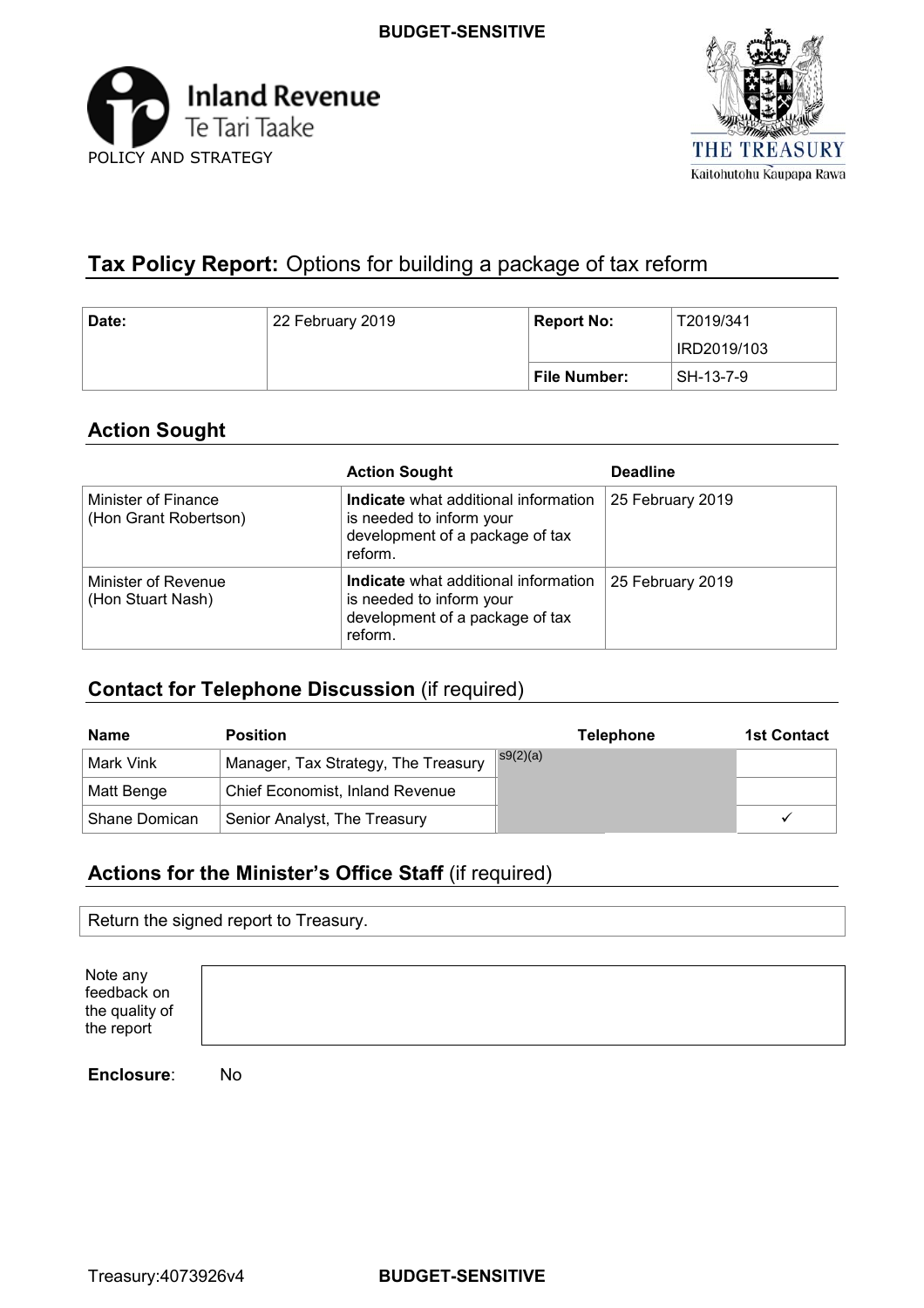# **Tax Policy Report:** Options for building a package of tax reform

# Executive Summary

 This report is intended to support decision-making on a potential package of tax reform for Budget 2019. It provides information on:

- The fiscal context;
- The revenue generated by different options for extending capital income taxation; and
- The costs and impacts of potential revenue-negative measures for tax reform.

This report also responds to your request for further information on:

- $s9(2)(f)(iv)$
- extension of capital income taxation; • An illustration of the  $s9(2)(f)(iv)$  alongside an alongside an
- The fiscal impact of capping tax rates on capital gains at 28%; and
- $s9(2)(f)(iv)$

 This report has been prepared under time pressure. The costings and impact analysis are preliminary only and subject to further refinement.

#### **The fiscal parameters for the package**

 In designing a package, a key choice relates to the fiscal parameters of the package. A package could increase revenue ('revenue-positive'), reduce revenue ('revenue-negative'), or have a broadly neutral impact on revenue ('revenue-neutral').

 Any tax reform package will need to be consistent with the Government's fiscal strategy. In order to comply with the Budget Responsibility Rules, any package will need to be consistent with maintaining sustainable operating surpluses and reducing net core Crown debt to 20% of GDP within five years of the Government taking office. As the fiscal impacts of tax reform mostly occur after 2021/22, there are also judgements required about the desired path for tax revenue in the long term.

 The table below indicates three potential sources of funding for revenue-negative measures: revenue from taxing capital gains, fiscal drag; and/or using fiscal headroom within the constraints of the Budget Responsibility Rules.

 Fiscal drag could provide revenue for revenue-negative measures while maintaining tax revenue as a stable percentage of GDP. This is because fiscal drag will cause tax revenue to rise as a percentage of GDP unless personal tax thresholds are adjusted. The Government's medium-term fiscal projections (beyond the five-year forecast horizon) have a technical assumption that tax revenue will remain at a stable percentage of GDP. This means that future policy changes to maintain tax revenue at a stable percentage of GDP are already assumed in the medium-term fiscal projections.

| Package type                                | Revenue-negative measures funded from                   |
|---------------------------------------------|---------------------------------------------------------|
| Revenue-neutral or revenue-positive package | Revenue from an extension of capital income<br>taxation |

T2019/341 : Joint Report: Options for building a package of tax reform Page 2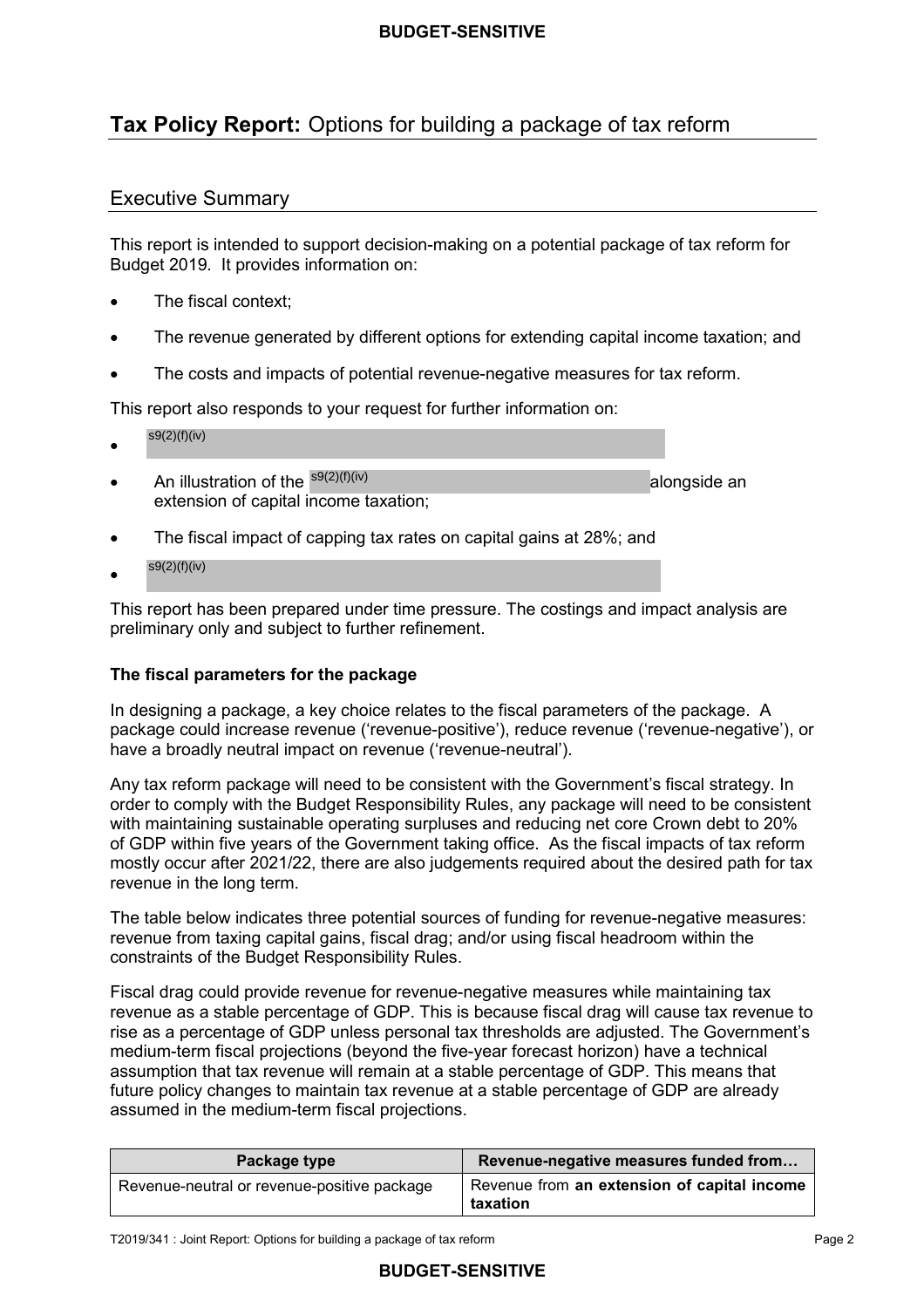| Package type                                                                      | Revenue-negative measures funded from                                                                                                                                                                                                                                                    |
|-----------------------------------------------------------------------------------|------------------------------------------------------------------------------------------------------------------------------------------------------------------------------------------------------------------------------------------------------------------------------------------|
| Revenue-negative package while maintaining<br>tax revenue as a percentage of GDP. | Revenue from an extension of capital income<br>taxation and fiscal drag                                                                                                                                                                                                                  |
| Revenue-negative package while reducing tax<br>revenue as percentage of GDP.      | In addition to revenue from an extension of<br>capital income taxation and fiscal drag, using<br>fiscal headroom within the constraints of the<br>Budget Responsibility Rules (through<br>some<br>combination of lower operating surpluses and/or<br>reducing future Budget allowances). |
|                                                                                   | The level of fiscal headroom will depend on<br>other expenditure decisions taken in Budget<br>2019, and on the updated Budget forecasts.                                                                                                                                                 |

 This report includes some preliminary modelling to illustrate the fiscal impact of potential tax reform package options.

 The Treasury will provide integrated fiscal strategy advice to the Minister of Finance on 20 March. This will cover revenue and expenditure settings, alongside longer-term fiscal objectives.

#### **Revenue from taxing capital gains**

 Modelling commissioned for the Tax Working Group indicates that a broad-based extension of capital income taxation could raise \$8.3 billion over five years. Officials have continued to refine these estimates. On current estimates, the total level of projected revenue is roughly the same, but the composition of revenue has changed with more stemming from shares and less from real property.

#### *Implications of partial asset coverage*

 The revenue available for a package will depend on the design of the tax. The revenue from taxing gains on partial asset coverage is as follows (over five years):

- \$2.3b if only residential investment property and second homes are taxed; and
- $$4.3b$  if only real property is taxed.<sup>1</sup>

#### *Implications of changing the top rate*

The revenue from taxing capital gains at a maximum rate of 28% is outlined below:

| <b>Sbillion</b>                                                         | 2021/22 | 2022/23 | 2023/24 | 2024/25 | 2025/26 | Five year<br>total |
|-------------------------------------------------------------------------|---------|---------|---------|---------|---------|--------------------|
| Total – with capped $28\%$<br>rate                                      | 0.4     | 0.9     | 1.5     | 2.1     | 2.6     | 7.5                |
| Total<br>with<br>marginal<br>$\overline{\phantom{m}}$<br>rates applying | 0.5     | 1.0     | 1.6     | 2.2     | 2.8     | 8.2                |

#### **Table 1: Forecast revenue from taxing capital gains with a capped rate of 28%**

*Note: There is significant uncertainty in the revenue impacts of taxing capital gains with a capped rate. This costing has been carried out on a static basis and does not incorporate any wider impacts. A capped capital gains rate would have significant*  impacts on the integrity and simplicity of the regime for taxing capital gains and would likely create additional compliance and *administration costs. These, and other issues, would need to be considered further if this option is pursued.* 

#### *Volatility and revenue sustainability*

 $\overline{a}$ 

 We will provide additional advice on other design features of taxing capital gains. Decisions on some of these features could have significant fiscal impacts. For example, taxing non-

 that advice, taxing real property only will create opportunities to defer or avoid the taxation of this property through the use of land-rich companies. This could reduce revenue, but officials have not quantified the potential revenue impact. We are advising you separately on the option of taxing real property only (IR 2019/085, T2019/403 refer). As outlined in 1

 T2019/341 : Joint Report: Options for building a package of tax reform Page 3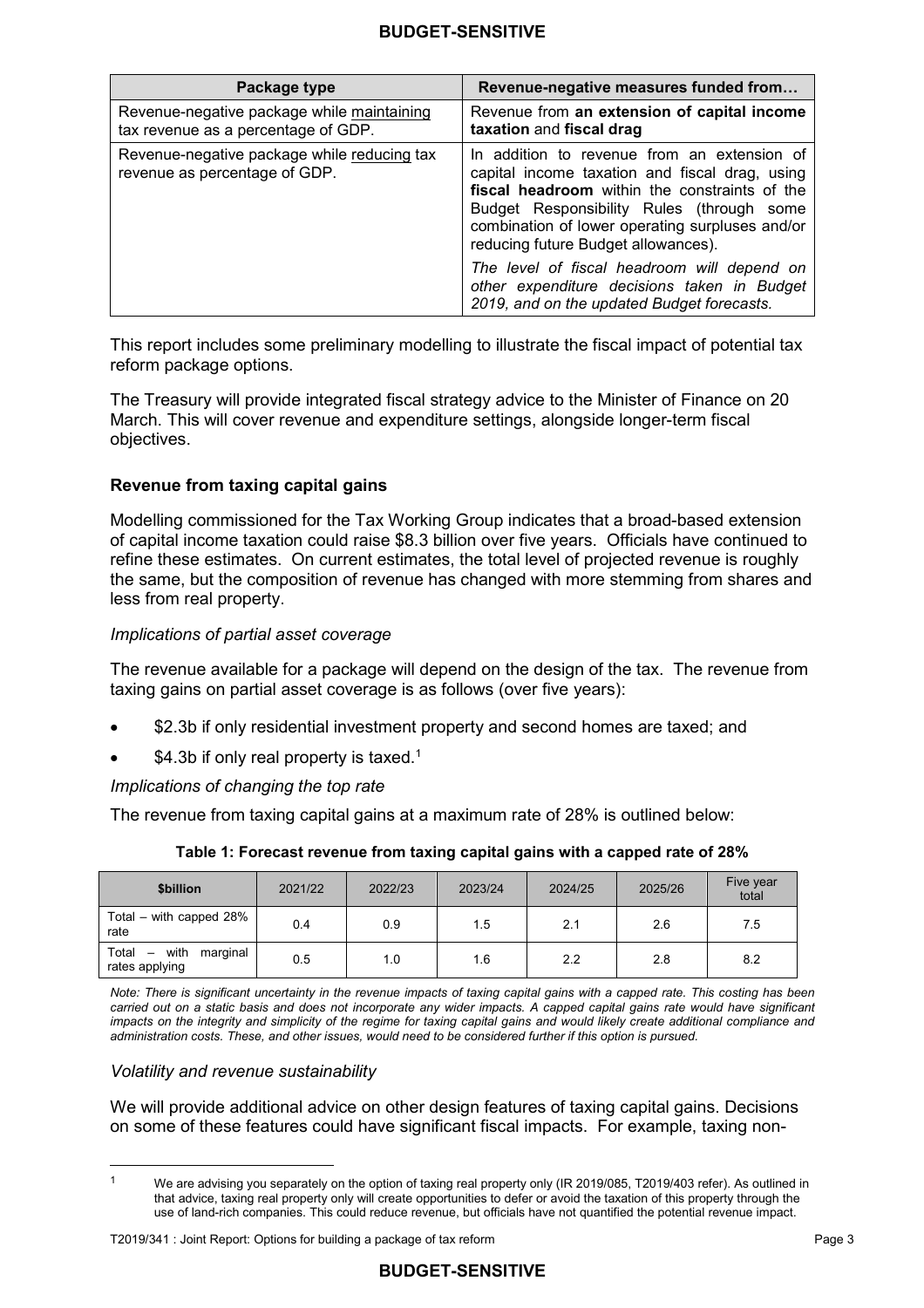Australasian shares on capital gains and dividends rather than on a Fair Dividend Rate (FDR) basis could raise an estimated additional \$1-\$1.5 billion over five years.<sup>1</sup> However, compared with retaining the FDR regime, the actual revenue stream from this change would be much riskier, as there would be greater revenue volatility as the returns would depend on the performance of foreign share markets. The TWG recommends retaining the FDR regime. We will report to you further on the key policy issues that need to be considered on this design choice.

#### **Forming a package of tax reform**

 A second key choice will relate to the focus and composition of any fiscally-negative components of the package. Potential fiscally-negative options fall under three broad categories:

| Category       | <b>Options</b>                                                                                        |  |  |
|----------------|-------------------------------------------------------------------------------------------------------|--|--|
| Income support | s9(2)(f)(iv)                                                                                          |  |  |
|                | Welfare measures (for example, drawing on the Welfare Expert<br>$\bullet$<br>Advisory Group's report) |  |  |
| Productivity   | <b>Business measures</b>                                                                              |  |  |
| Savings        | <b>KiwiSaver measures</b>                                                                             |  |  |
|                | Broader saving measures<br>٠                                                                          |  |  |
| Housing        | Housing measures                                                                                      |  |  |

 An early indication on the relative areas of focus in the package will help officials focus design work on the areas of greatest priority to you.

#### *Interactions with the Wellbeing Budget*

 There is also a question regarding the interaction between the broader Wellbeing Budget and a package of tax reform. The Government has committed to release a 'full response' to the Tax Working Group's report in April 2019.

 It would be helpful for officials to understand how tax reform may interact with the other aspects of the Wellbeing Budget (which would then have implications for the timing and content of any announcements in April).

#### **The costs and impacts of the options**

 The tables annexed to this report provide a summary of the fiscal costs and potential wellbeing impacts of fiscally-negative options for tax reform that we have discussed with you to date. This information is intended to support your decision-making on the size and composition of a package of tax reform. A summary of this information is provided below:

s9(2)(f)(iv)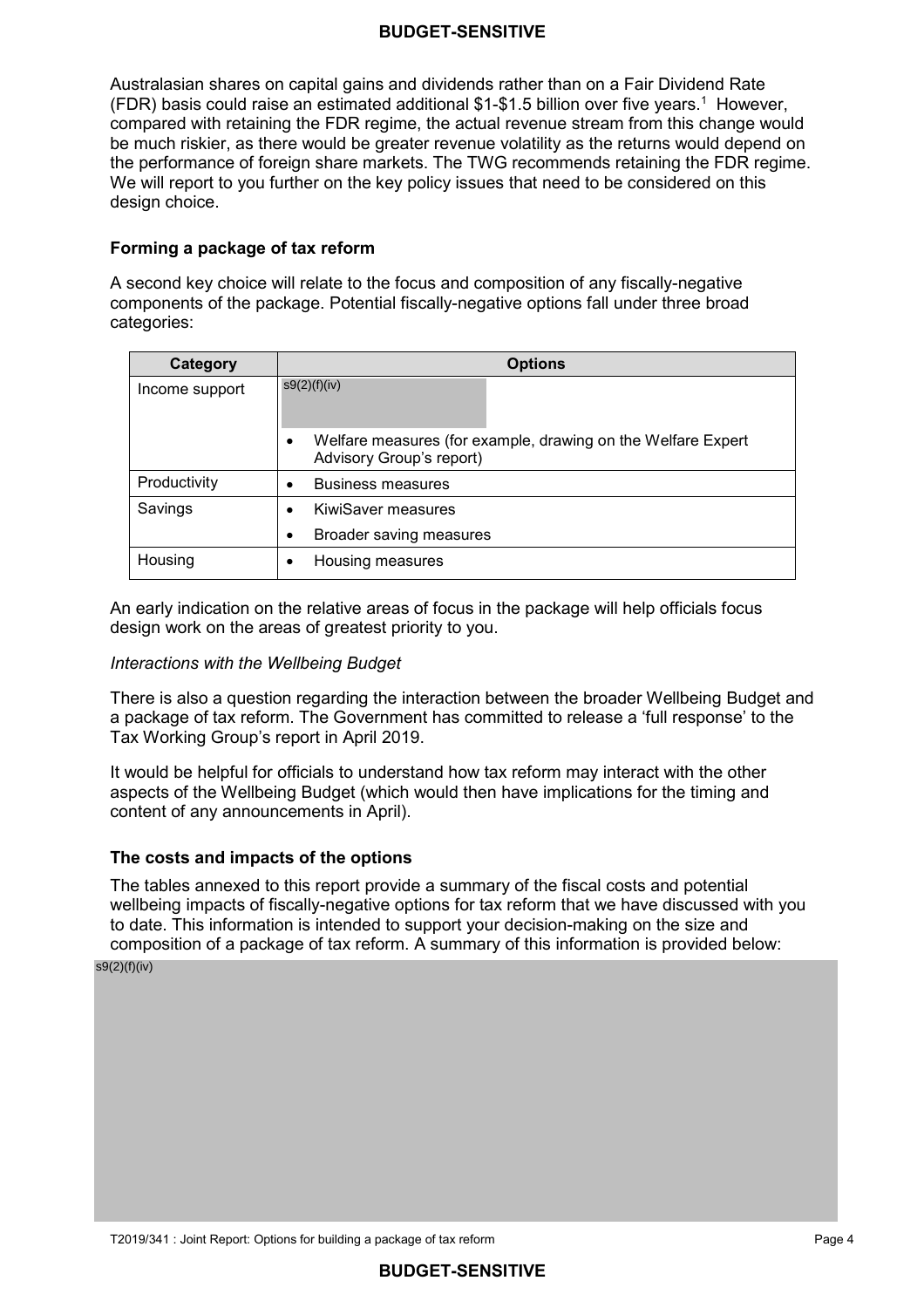| <b>Policy options</b>                               | Range of fiscal costs<br>over five years | <b>Officials' comment</b>                                                                                                                                                                                      |  |
|-----------------------------------------------------|------------------------------------------|----------------------------------------------------------------------------------------------------------------------------------------------------------------------------------------------------------------|--|
| s9(2)(f)(iv)                                        |                                          |                                                                                                                                                                                                                |  |
|                                                     |                                          |                                                                                                                                                                                                                |  |
|                                                     |                                          |                                                                                                                                                                                                                |  |
|                                                     |                                          |                                                                                                                                                                                                                |  |
|                                                     |                                          |                                                                                                                                                                                                                |  |
|                                                     |                                          |                                                                                                                                                                                                                |  |
|                                                     |                                          |                                                                                                                                                                                                                |  |
|                                                     |                                          |                                                                                                                                                                                                                |  |
|                                                     |                                          |                                                                                                                                                                                                                |  |
|                                                     |                                          |                                                                                                                                                                                                                |  |
|                                                     |                                          |                                                                                                                                                                                                                |  |
|                                                     |                                          |                                                                                                                                                                                                                |  |
|                                                     |                                          | <b>Savings</b>                                                                                                                                                                                                 |  |
| Adjust KiwiSaver parameters                         | $$0.6 - $2.6$ billion                    | Distributional impacts: Will provide additional support to lower<br>income savers. But changes to personal income tax and transfer<br>settings are a more effective way to support lower-income<br>households. |  |
|                                                     |                                          | Saving impacts: Unlikely to have a material impact on overall<br>private saving.                                                                                                                               |  |
| Move KiwiSaver to EET<br>system                     | \$15.4 billion                           | Saving impacts: Defers taxation of contributions into future.                                                                                                                                                  |  |
| Move KiwiSaver and similar<br>schemes to EET system | \$24.1 billion                           | Ultimate impact on private savings and investment difficult to<br>assess. Will likely decrease national savings.                                                                                               |  |
|                                                     |                                          | <b>Business</b>                                                                                                                                                                                                |  |
| s9(2)(f)(iv)                                        |                                          |                                                                                                                                                                                                                |  |
|                                                     |                                          |                                                                                                                                                                                                                |  |
|                                                     |                                          |                                                                                                                                                                                                                |  |
|                                                     |                                          |                                                                                                                                                                                                                |  |
|                                                     |                                          |                                                                                                                                                                                                                |  |
| Loss carry-forwards                                 | \$0.2 billion                            | s9(2)(f)(iv)                                                                                                                                                                                                   |  |
| 'Black-hole' expenditure                            | \$0.1 billion                            |                                                                                                                                                                                                                |  |
|                                                     |                                          |                                                                                                                                                                                                                |  |
|                                                     |                                          |                                                                                                                                                                                                                |  |
| s9(2)(f)(iv)                                        |                                          |                                                                                                                                                                                                                |  |
|                                                     |                                          |                                                                                                                                                                                                                |  |
| s9(2)(f)(iv)                                        |                                          |                                                                                                                                                                                                                |  |
|                                                     |                                          |                                                                                                                                                                                                                |  |
|                                                     |                                          | <b>Housing</b>                                                                                                                                                                                                 |  |
| ring-<br>Remove<br>rental loss                      | \$0.8 billion                            |                                                                                                                                                                                                                |  |
| fencing                                             |                                          | Housing impacts: Will encourage new housing supply and reduce                                                                                                                                                  |  |
| s9(2)(f)(iv)                                        |                                          | pressure on residential rents.                                                                                                                                                                                 |  |
|                                                     |                                          |                                                                                                                                                                                                                |  |

#### **Next steps**

We will discuss this report with you at the Joint Ministers meeting on Monday 25 March.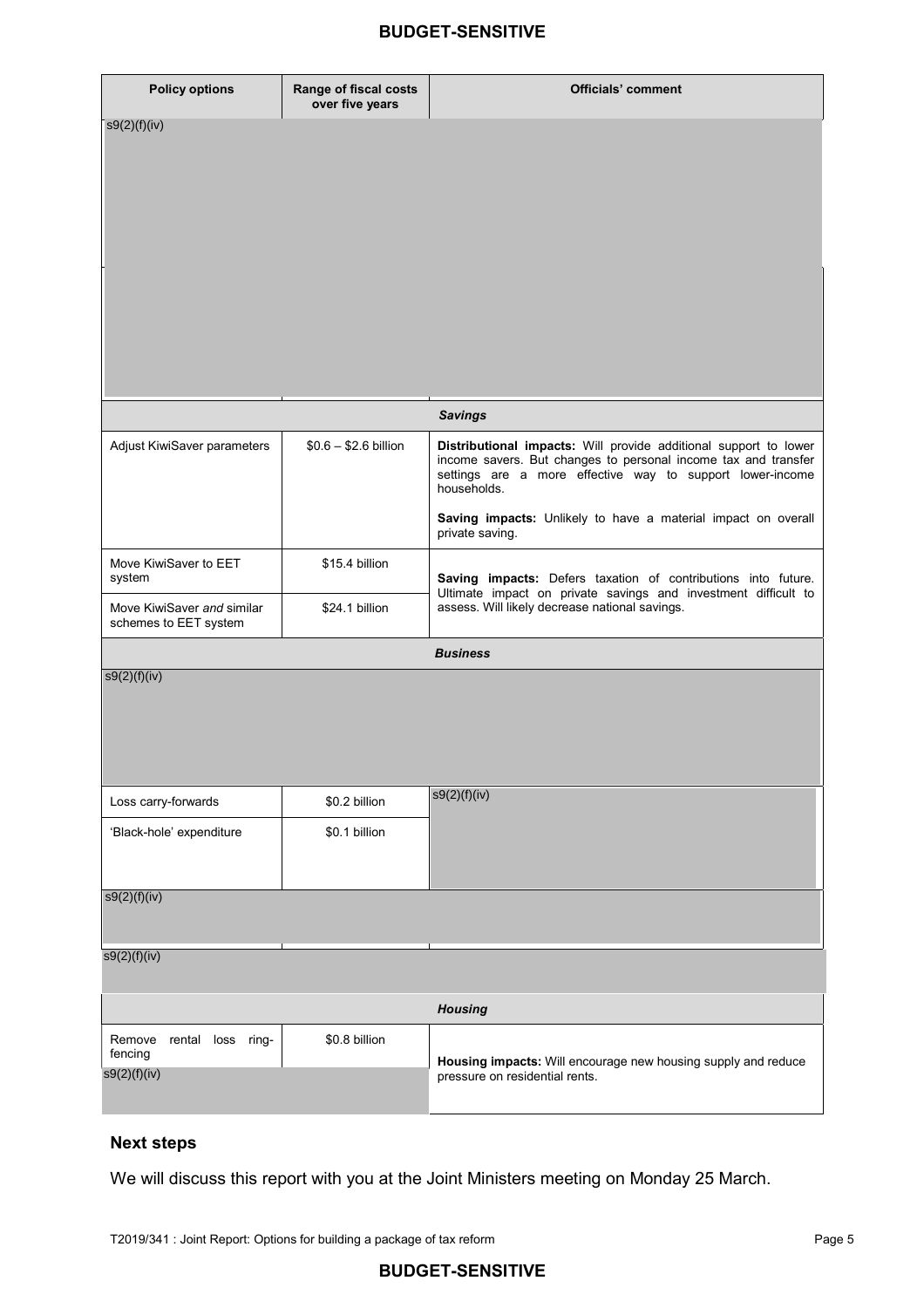# Recommended Action

We recommend that you:

- a **note** that you will receive complementary advice on the following issues:
	- i. Options for an extension of tax on capital gains to different asset types (22 February)
	- ii. Detailed design for taxing capital gains (intended for week beginning 25 February)

#### **Key design choice 1: Fiscal parameters**

 b **indicate** your preferences regarding the fiscal impact of the package and any additional advice required**:**

| <b>Option</b>            | <b>Please tick</b><br>preferred option | Please state any additional advice required |
|--------------------------|----------------------------------------|---------------------------------------------|
| Revenue-positive package |                                        |                                             |
| Revenue-neutral package  |                                        |                                             |
| Revenue-negative package |                                        |                                             |

#### **Key design choice 2: Focus of package**

 **indicate** your preferences regarding the key focus (or focuses) of the package and any c additional advice required:

| <b>Potential focus</b>  | <b>Please tick</b><br>preferred focus(es) | Please state any additional advice required |
|-------------------------|-------------------------------------------|---------------------------------------------|
| s9(2)(f)(iv)            |                                           |                                             |
|                         |                                           |                                             |
| Welfare                 |                                           |                                             |
| <b>Business</b>         |                                           |                                             |
| KiwiSaver               |                                           |                                             |
| Broader saving measures |                                           |                                             |
| Housing                 |                                           |                                             |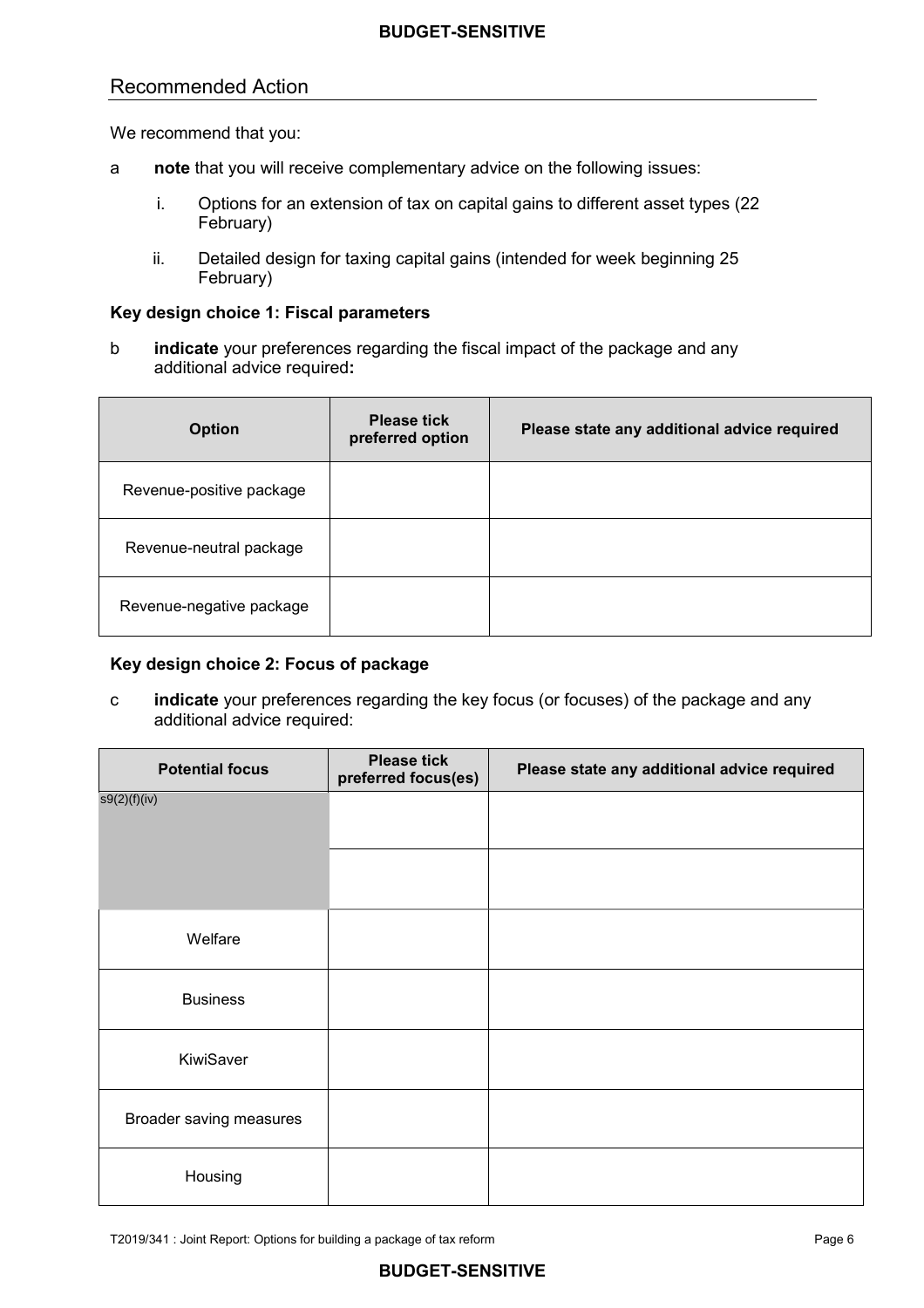### **Key design choice 3: Interaction with the Wellbeing Budget**

- d **indicate** how tax reforms may interact with other aspects of the Wellbeing Budget.
- e **note** that this decision will have implications for the content and timing of any announcements in April.

#### **Further information**

 f **indicate** whether you require any further analysis or information to support the development of a package of tax reform.

*Yes / no Yes / no* 

**Manager, Tax Strategy, Treasury** Mark Vink **Matt Benge** Matt Benge

**Manager, Tax Strategy, Treasury Chief Economist, Inland Revenue**

Hon Grant Robertson **Hon Stuart Nash Minister of Finance** 

**Finance** Minister of Revenue<br>(2019) 1996 / /2019 / /2019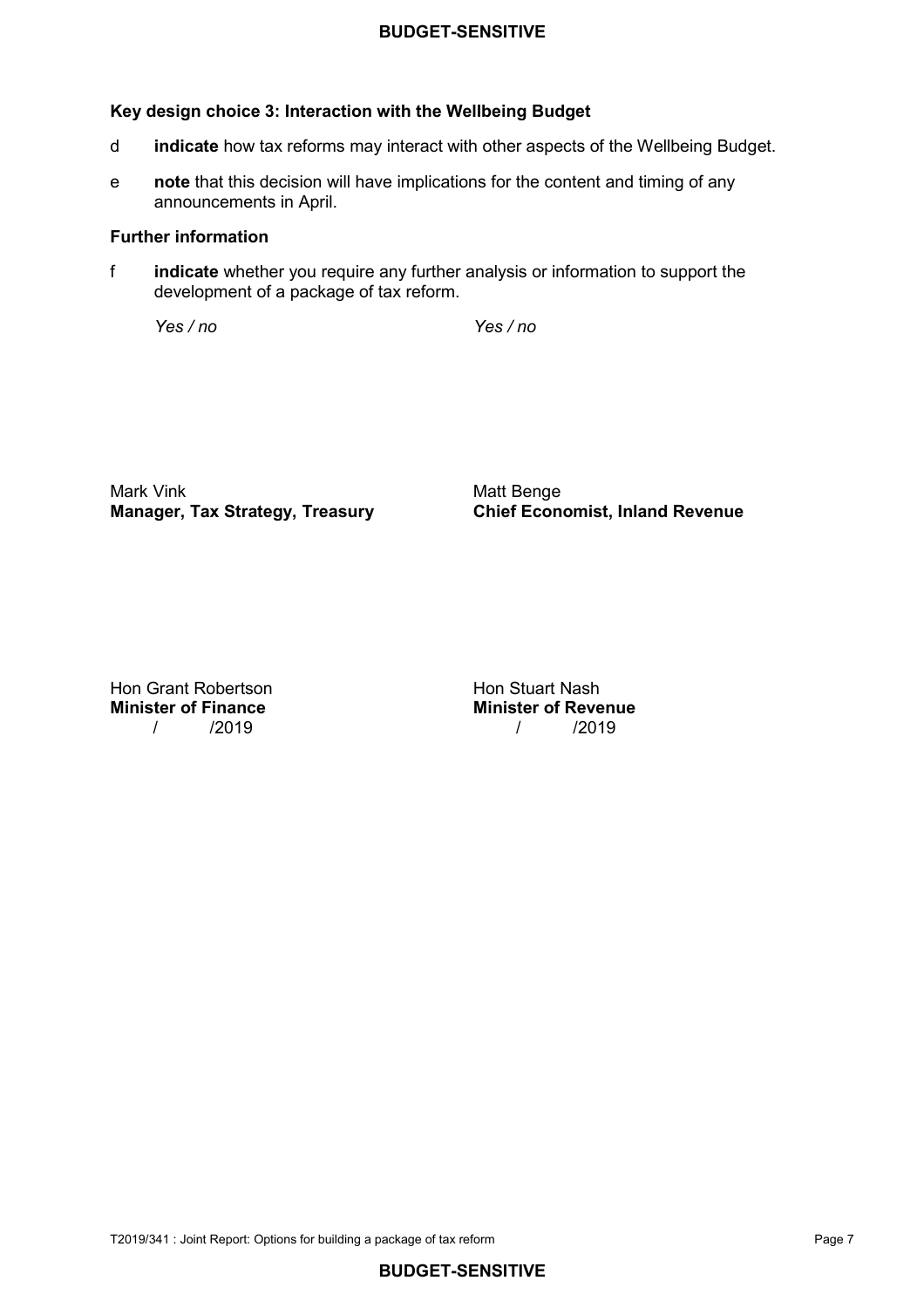# **Tax Policy Report:** Options for building a package of tax reform

# Purpose of Report

- $\mathbf{1}$  for Budget 2019. It provides information on: This report is intended to support decision-making on a potential package of tax reform
	- The fiscal context (paragraphs 3 22);
	- $\bullet$  (paragraphs 23 - 34); and The revenue generated by different options for extending capital income taxation
	- (paragraphs 35 42, Appendix A-B). The costs and impacts of potential revenue-negative measures for tax reform
- $2.$ This report also responds to your request for further information on:
	- $s9(2)(f)(iv)$
	- The fiscal impact of capping tax rates on capital gains at 28% (paragraph 31):
	- • Preliminary modelling of the distributional impact of extending capital income  $\frac{e^{s(2)}(f)(iv)}{2}$  and
	- $s9(2)(f)(iv)$

#### Fiscal context

 $\overline{a}$ 

#### *Revenue impacts should be consistent with the Government's fiscal strategy…*

- $3<sup>1</sup>$  which the revenue from taxing capital gains over the first five years is used to pay for The Tax Working Group presented you with options for a revenue-neutral package, in revenue-negative items.
- 4. However, there are other options that could be considered for tax packages. A key choice is the net fiscal impact of the package. You have the choice of implementing a revenue-positive, revenue-negative or a revenue-neutral package.
- $5<sub>1</sub>$  consistent with maintaining sustainable operating surpluses and reducing net core Crown debt to 20% of GDP within five years of the Government taking office. In order to comply with the Budget Responsibility Rules, any package will need to be

#### **…** *and revenue-negative measures could be funded from capital gains, fiscal drag, or projected fiscal headroom*

- 6. In a revenue-positive or revenue-neutral package, measures with a fiscal cost could be funded from the revenue from taxing capital gains**.** Fiscal drag would also provide revenue for revenue-negative measures, while broadly maintaining tax revenue at a stable percentage of GDP.<sup>2</sup>
- $\overline{7}$ . HYEFU forecast period to 2022/23, and projections from 2023/24. Figure 2 shows the fiscal forecasts (based on HYEFU assumptions). This includes the

 2Fiscal drag occurs when higher average tax rates apply to taxpayers as their incomes increase over time, unless tax thresholds are adjusted.

 T2019/341 : Joint Report: Options for building a package of tax reform Page 8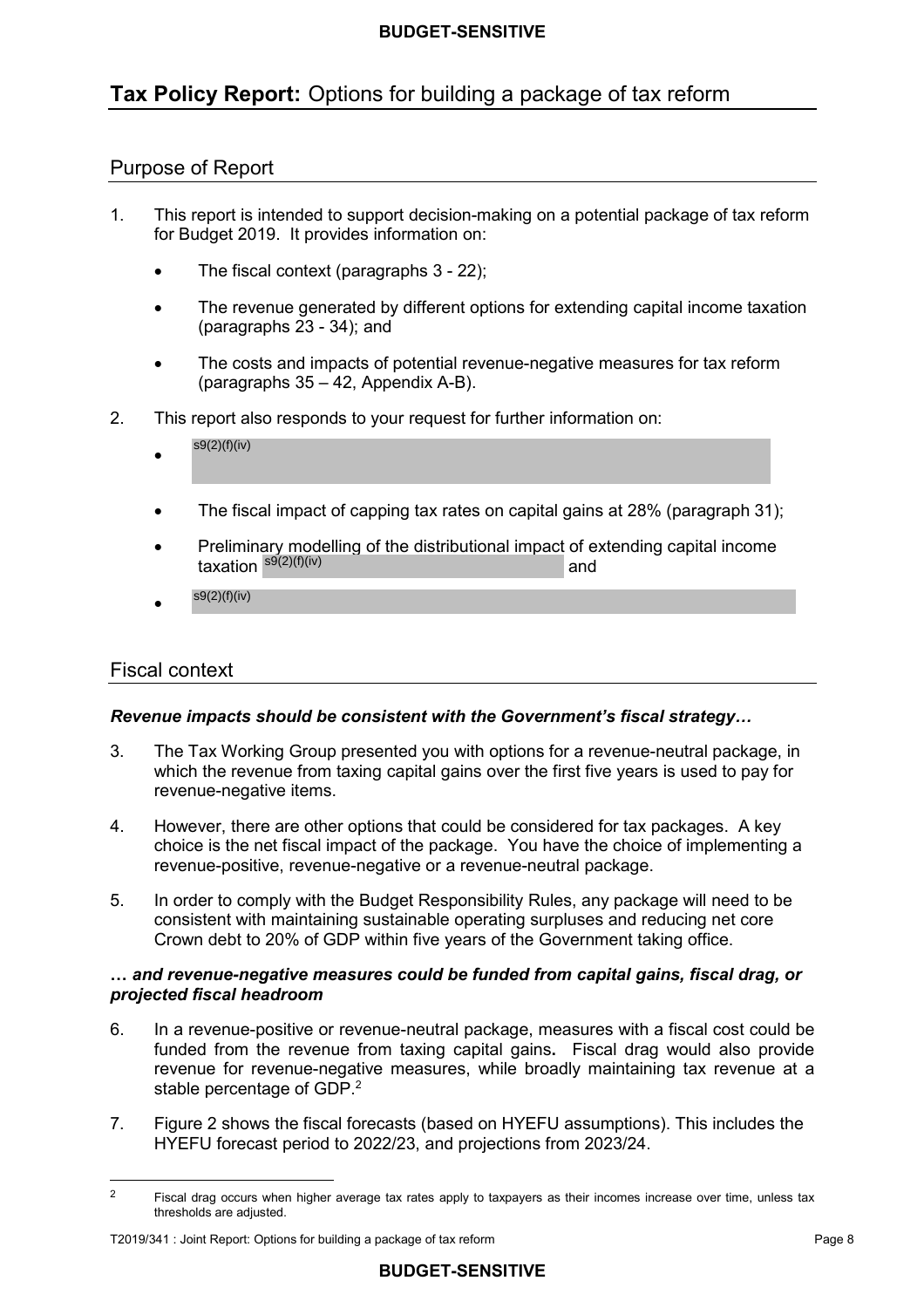- 8. The projections in the *Fiscal Strategy Report* and *Budget Policy Statement* assume that tax revenue remains stable as a percentage of GDP in the projection period. This relies on a technical assumption that fiscal drag will not occur (i.e. that there will be future adjustments to personal income tax thresholds).  $\mathsf{R}$
- In order to show the impact of fiscal drag, Figure 2 shows an alternative projection in which fiscal drag leads to rising personal tax revenue as a share of GDP. Over the projection years from 2023/24 to 2025/26, fiscal drag is projected to provide approximately \$2.6 billion in additional cumulative tax revenue (compared with tax revenue remaining stable as a percentage of GDP). 9.



#### **Figure 2: Core crown tax revenue with and without fiscal drag**

 **Year ended 30 June** 2015 2016 2017 2018 2019 2020 2021 2022 2023 2024 2025 2026 2027 2028 2029 2030 2031 2032 2033

 *types are assumed to converge to a stable percentage of GDP. Note: The figure is based on HYEFU 2018 forecasts with alternative projections assumptions. The solid line assumes that personal tax revenue is a stable share of GDP. The dashed line assumes that fiscal drag leads to rising personal tax revenue as a share of GDP. Other tax* 

- 10. In addition to revenue from an extension of capital income taxation and fiscal drag, a revenue-negative package could be funded from projected fiscal headroom within the constraints of the Budget Responsibility Rules. This would require some combination of lower operating surpluses and/or reducing future Budget allowances.
- $11.$ The table below summarises the three potential sources of funding for revenuenegative measures:

| Package type                                                                         | Revenue-negative measures funded from                                                                                                                                                                                                                                                    |
|--------------------------------------------------------------------------------------|------------------------------------------------------------------------------------------------------------------------------------------------------------------------------------------------------------------------------------------------------------------------------------------|
| Revenue-neutral or revenue-positive<br>package                                       | Revenue from an extension of capital income<br>taxation                                                                                                                                                                                                                                  |
| Revenue-negative package while<br>maintaining tax revenue as a percentage of<br>GDP. | Revenue from an extension of capital income<br>taxation and fiscal drag                                                                                                                                                                                                                  |
| Revenue-negative package while reducing<br>tax revenue as percentage of GDP.         | In addition to revenue from an extension of<br>capital income taxation and fiscal drag, using<br>fiscal headroom within the constraints of the<br>Budget Responsibility Rules (through<br>some<br>combination of lower operating surpluses and/or<br>reducing future Budget allowances). |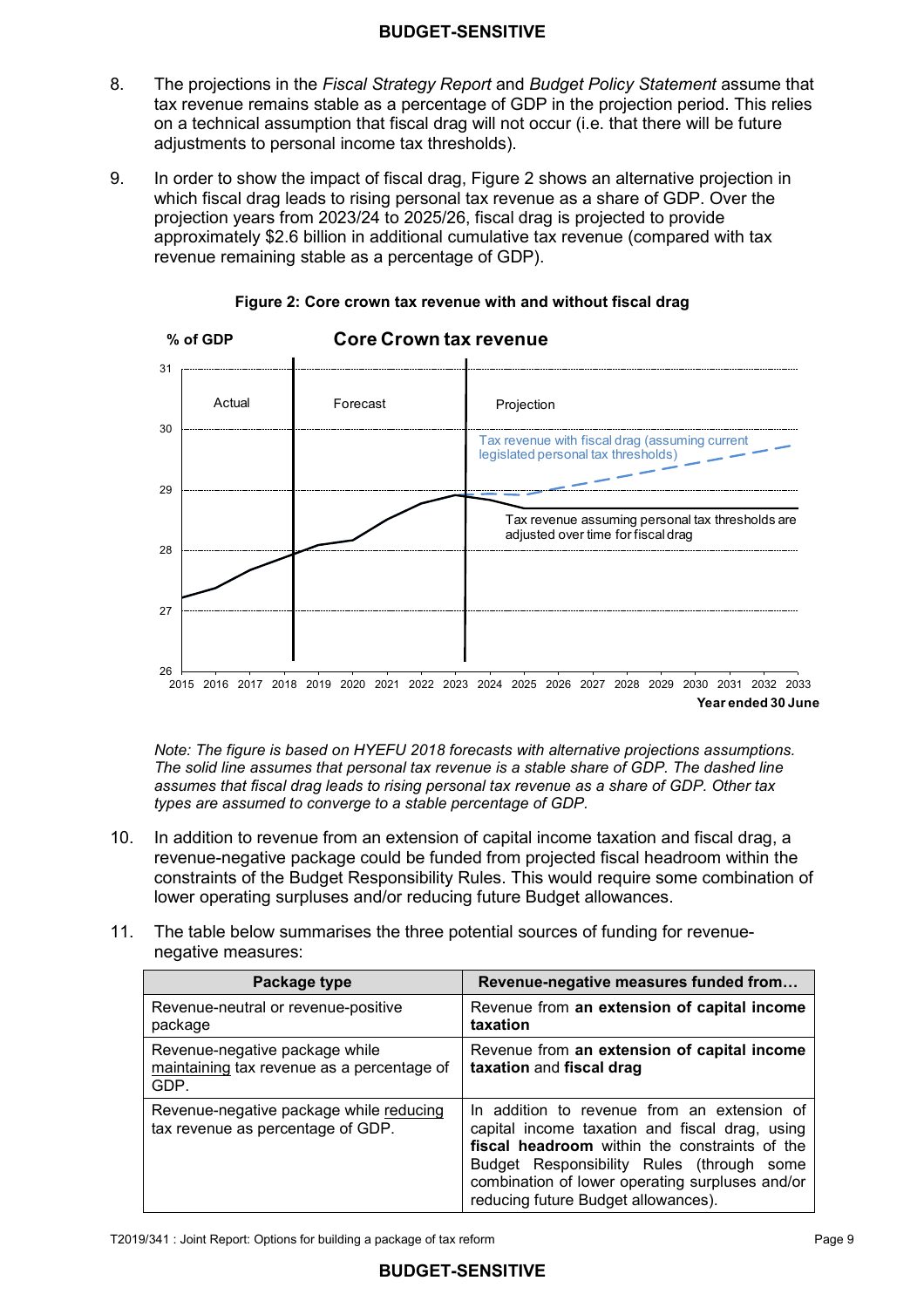| Package type | Revenue-negative measures funded from                                                                                                    |  |  |
|--------------|------------------------------------------------------------------------------------------------------------------------------------------|--|--|
|              | The level of fiscal headroom will depend on<br>other expenditure decisions taken in Budget<br>2019, and on the updated Budget forecasts. |  |  |

- $12.$  Budget 2019, and on the updated Budget forecasts. The level of fiscal headroom will depend on other expenditure decisions taken in
- $13.$  revenue and expenditure settings, alongside longer-term fiscal objectives. The Treasury will provide integrated fiscal strategy advice on 20 March. This will cover

# Preliminary modelling of the impact of options on the long-term fiscal position

s9(2)(f)(iv)

#### *All of the illustrative packages are consistent with the maintenance of operating surpluses…*

- $15<sup>1</sup>$  the illustrative packages would reduce the size of the Government's operating surplus (assuming that the Budget operating and capital allowances are unchanged). In each case, the Government is projected to maintain operating surpluses. However,
- 16. Lower surpluses will create greater risks for the Government if economic conditions worsen (particularly because capital gains are a volatile source of revenue). However, there are choices for the setting of future Budget operating and capital allowances that could also be considered to achieve the Government's fiscal objectives.

#### *...but the illustrative packages risk the achievement of the net debt target*

 $17.$ illustrative packages that<sup>s9(2)(f)(iv)</sup> Net core Crown debt will be above 20 percent of GDP in 2021/22 for all of the

 . In the other packages, net core Crown debt will be between 19.2% of GDP and 19.8% of GDP.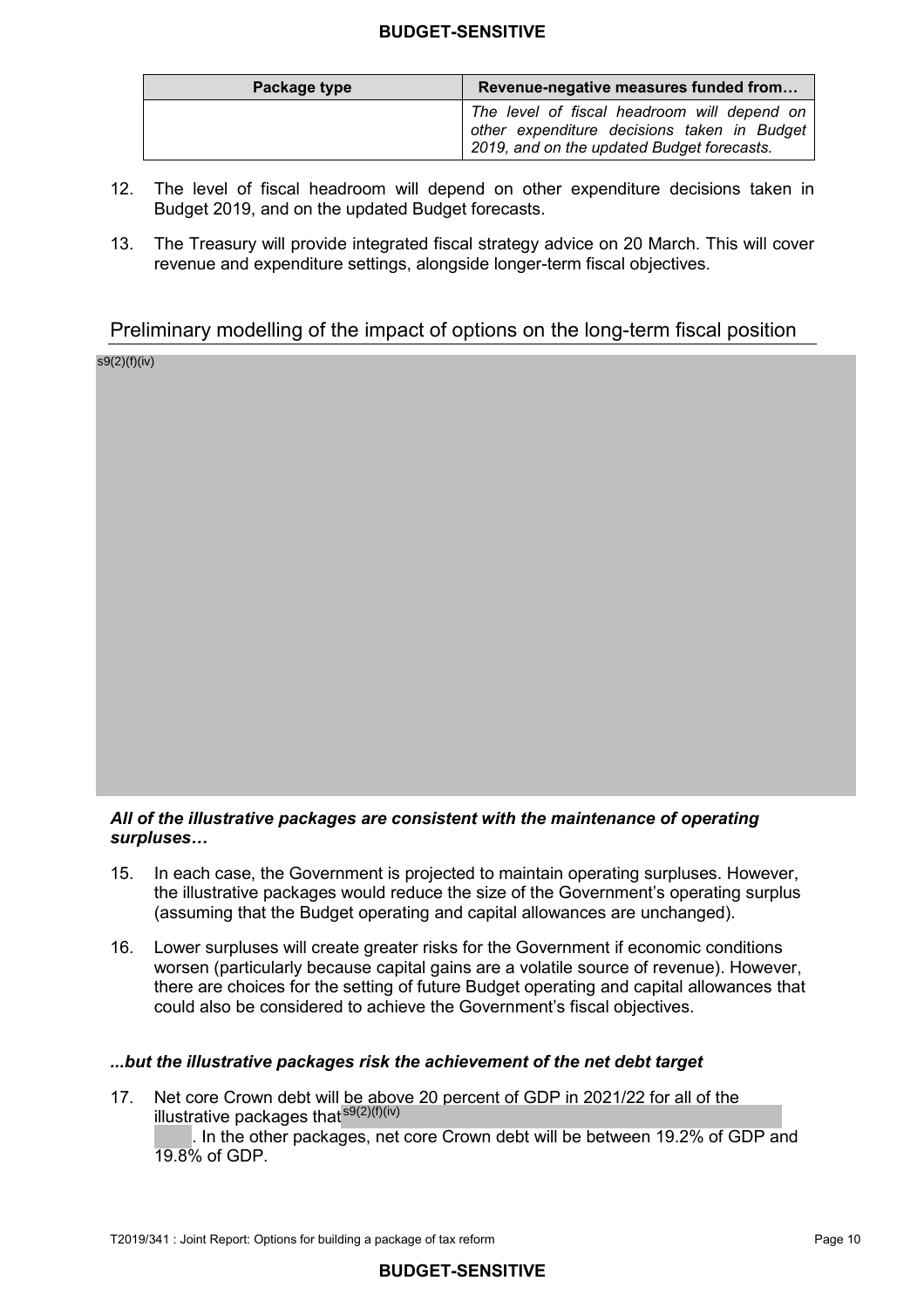- $18<sup>1</sup>$  targets if economic conditions worsen. Updated Budget forecasts and decisions taken in Budget 2019 may also reduce fiscal headroom against the net debt target. Therefore, revenue-negative packages with significant fiscal impacts may need to be deferred or scaled down to be consistent with the net debt target. The illustrative packages would reduce the buffer available to meet the Government's
- $19.$  Crown debt of each of the nine illustrative packages (based on HYEFU forecasts). Table 4 below provides preliminary modelling of the expected impact on net core

|                                                         | Package      | Preliminary projection of net<br>core Crown debt in 2021/22<br>(as a % of GDP) |
|---------------------------------------------------------|--------------|--------------------------------------------------------------------------------|
| Tax capital gains<br>from residential<br>property and a | s9(2)(f)(iv) |                                                                                |
| Tax capital gains<br>from all real<br>property and a    |              |                                                                                |
| Tax capital gains<br>comprehensively                    |              |                                                                                |

#### **Table 4: Impact of illustrative packages on net core Crown debt**

*Note: Indicative estimates based on HYEFU economic and fiscal forecasts.* 

- 20. significantly impact net core Crown debt in 2021/22. This is because capital gains revenue is expected to build up slowly and not provide significant revenue in 2021/22 (the first year the rules apply from). The choice of what asset types to extend capital gains taxation to, is not projected
- $21.$  position of the most revenue negative option outlined in the above table (taxing only residential property, <sup>s9(2)(f)(iv)</sup> Figures 5-7 provide preliminary modelling of the impact on the Government's fiscal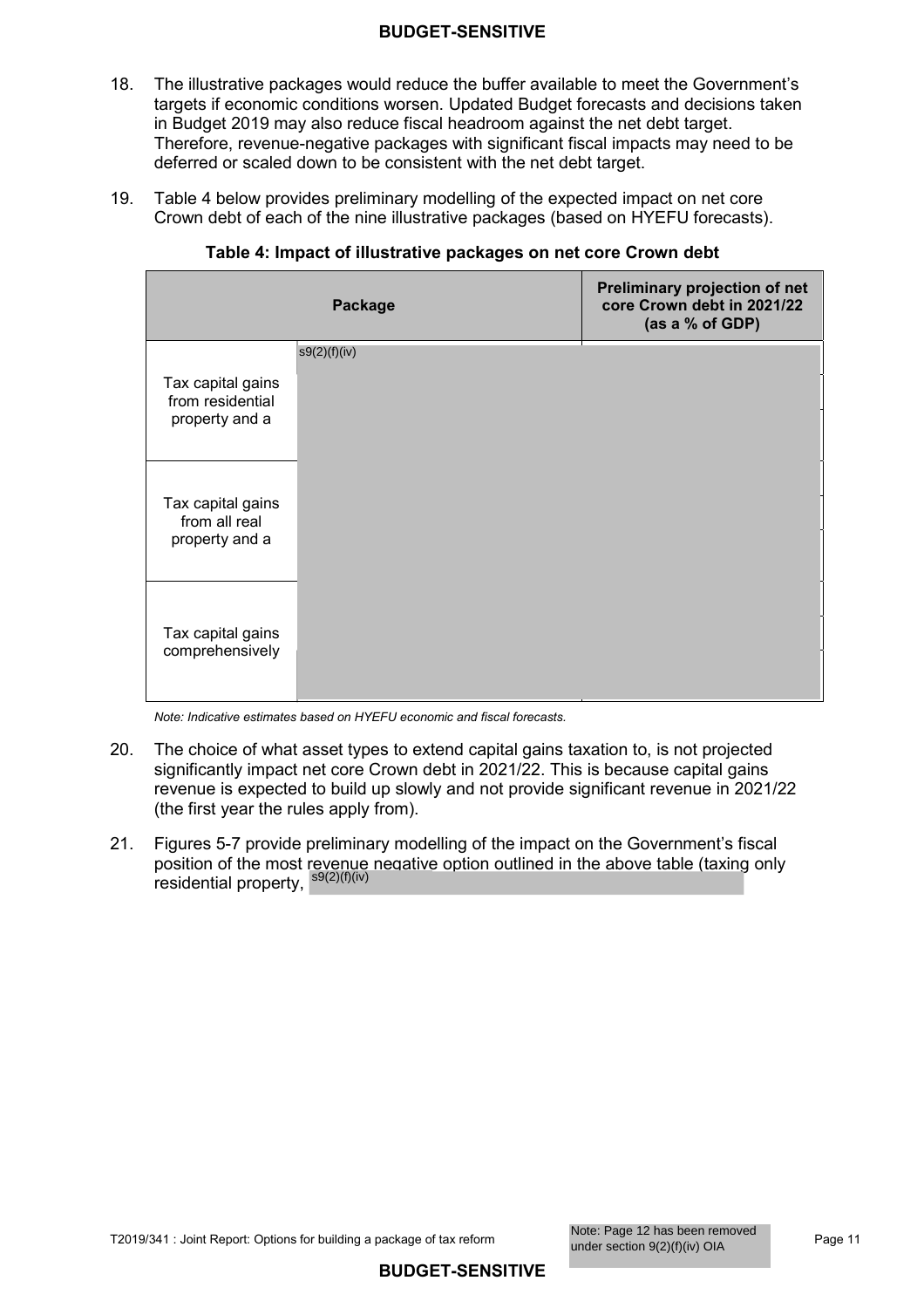#### **Figure 7: Illustrative impact of potential tax package on core Crown tax revenue**

s9(2)(f)(iv)

 $22<sub>2</sub>$  projections. The projections are subject to change from updated Budget forecasts, other decisions taken in Budget 2019, further refinements to the fiscal estimates and incorporation of macroeconomic effects from the final tax package. All of these illustrative estimates are preliminary, and have been prepared on HYEFU

#### Updated revenue estimates for an extension of capital income taxation

#### *Officials continue to refine and update the revenue estimates…*

- 23. Modelling commissioned for the Tax Working Group indicates that a broad-based extension of capital income taxation (as designed by the Group) could raise \$8.3 billion over five years.
- 24. calculated on the basis of the tax year in which a taxpayer would sell their asset – rather than on a *fiscal year* basis (i.e. the fiscal year in which the Government is expected to accrue the revenue from the sale of the asset). 24. This revenue forecast was conducted on a *tax year* basis – meaning that revenue was
- $25.$  The aggregate figures are broadly unchanged as a result of these revisions. However, the composition of forecast revenue has changed: there is forecast to be more revenue from shares, and less from real property. 25. Officials have revised this estimate as part of a process for inclusion in Budget 2019.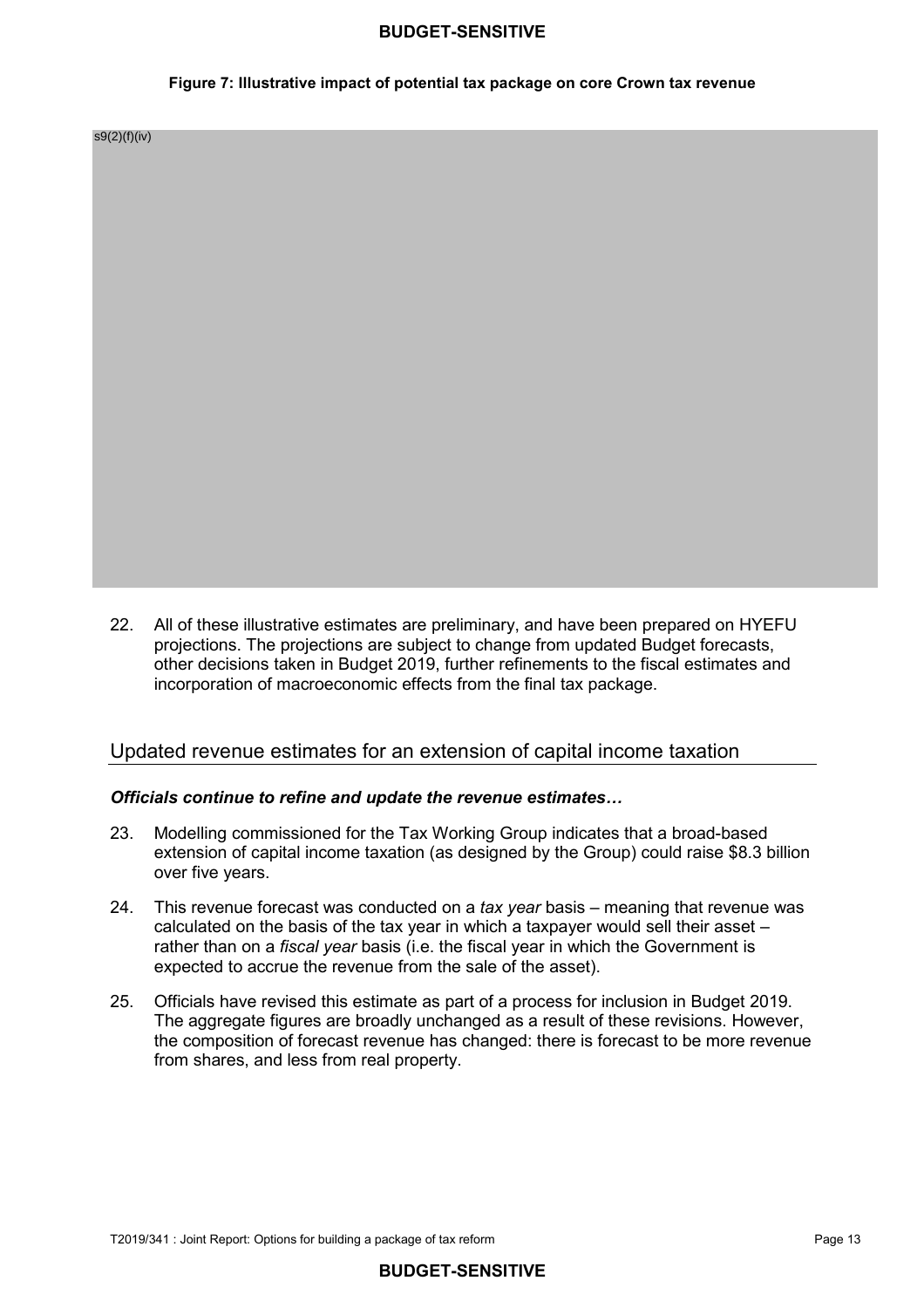| \$billion                                                                  | 2021/22 | 2022/23 | 2023/24 | 2024/25 | 2025/26 | Five year<br>total |
|----------------------------------------------------------------------------|---------|---------|---------|---------|---------|--------------------|
| Residential<br>investment<br>property<br>second<br>and<br>homes            | 0.03    | 0.2     | 0.4     | 0.7     | 1.0     | 2.3                |
| Commercial,<br>industrial<br>and other real property                       | 0.06    | 0.1     | 0.2     | 0.3     | 0.5     | 1.2                |
| Rural property                                                             | 0.07    | 0.1     | 0.2     | 0.2     | 0.3     | 0.8                |
| Domestic listed shares<br>held directly                                    | 0.1     | 0.5     | 0.7     | 0.8     | 0.9     | 3.0                |
| Australasian shares held<br>by managed funds (with<br>a 10% discount)      | 0.2     | 0.2     | 0.2     | 0.2     | 0.2     | 0.9                |
| <b>Total</b>                                                               | 0.5     | 1.0     | 1.6     | 2.2     | 2.8     | $8.2^3$            |
| Total as reported in Tax<br>Working Group final<br>report (for comparison) | 0.4     | 1.0     | 1.7     | 2.3     | 2.9     | 8.3                |

#### **Table 8: Forecast revenue from taxing capital gains – by fiscal year**

26 The reason for these revisions are:

- decreased the expected revenue for most asset types, but in particular for real The conversion from a tax year basis to a fiscal year basis. This process has property.
- within the revenue estimate. $4$  These shares were not included in the previous estimate due to data limitations which have since been overcome. • The inclusion of Australian listed shares held by non-KiwiSaver managed funds

#### *…so the revenue estimates are not yet final.*

- $27.$  process (which will include a consideration of wider macroeconomic impacts and consequential fiscal impacts). 27. Officials are continuing to finalise the revenue estimates for inclusion in the budget
- 28 (discussed in the next section). The revenue estimates will also change to reflect design decisions made by Ministers
- 29  $s^{9(2)(f)(iv)}$  Officials are updating estimates for other measures (particularly the business measures). Officials are also updating the revenue forecasts for some of the revenue-negative<br>options  ${}^{s9(2)(f)(iv)}$  officials are undating activated for ather measures (particularly

#### *Partial coverage options will reduce the revenue available for a package…*

- $30<sub>1</sub>$  example, the revenue from taxing capital gains with different asset coverage (over the first five years) is: The revenue available for a package will depend on the design of the tax. For
	- \$2.3b if only residential investment property and second homes are taxed; and

 $\overline{3}$ Numbers may not sum to total due to rounding.

 while the Tax Working Group recommended taxing domestic and Australian listed shares held by managed funds. This revision does not affect the analysis of the distributional impact of taxing capital gains in KiwiSaver accounts. 4 The previous costing was on a more conservative base and only looked at domestic shares held by managed funds

s9(2)(f)(iv) 5

T2019/341 : Joint Report: Options for building a package of tax reform **Page 14** Page 14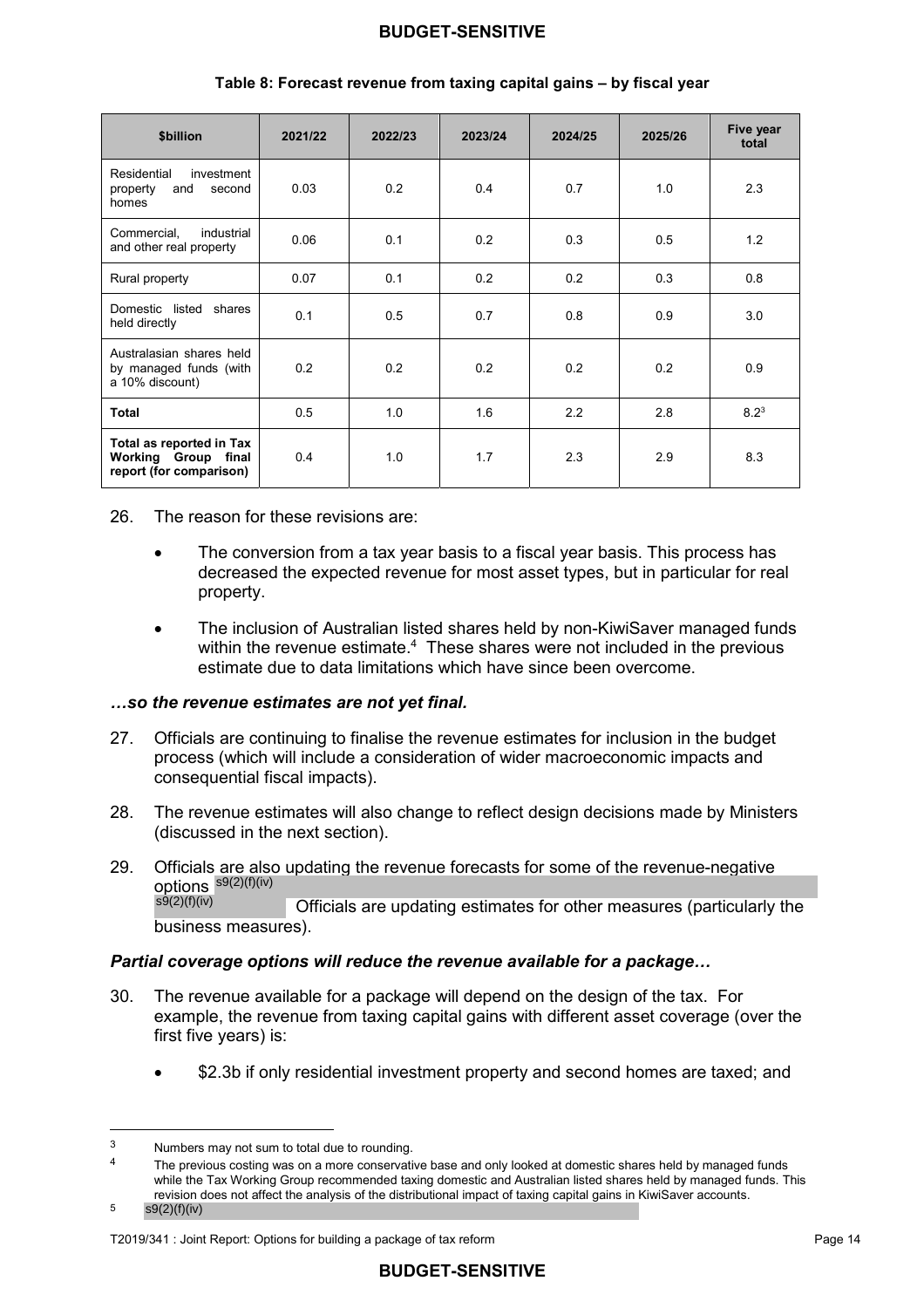- $$4.3b$  if only real property is taxed<sup>6</sup>
- 31. Other design details can have significant impact on the revenue from taxing capital gains. You previously requested the fiscal impact of capping the tax rate on capital gains to 28%. This is estimated to reduce the revenue form taxing capital gains to \$7.5 billion over the first five years (Figure 2 below).

| Revenue (\$b - fiscal<br>years)                                         | 2021/22 | 2022/23 | 2023/24 | 2024/25 | 2025/26 | Five year<br>total |
|-------------------------------------------------------------------------|---------|---------|---------|---------|---------|--------------------|
| Total – with capped 28%<br>rate                                         | 0.4     | 0.9     | 1.5     | 2.1     | 2.6     | 7.5                |
| marginal<br>Total<br>with<br>$\overline{\phantom{a}}$<br>rates applying | 0.5     | 1.0     | 1.6     | 2.2     | 2.8     | 8.2                |

|  |  | Table 1: Forecast revenue from taxing capital gains with a capped rate of 28% $\,$ |
|--|--|------------------------------------------------------------------------------------|
|--|--|------------------------------------------------------------------------------------|

*Note: There is significant uncertainty in the revenue impacts of taxing capital gains with a capped rate. This costing has been carried out on a static basis and does not incorporate any wider impacts. A capped capital gains rate would have significant impacts on the integrity and simplicity of the regime for taxing capital gains and would likely create additional compliance and administration costs. These, and other issues, would need to be considered further if this option is pursued.* 

#### *...and the fiscal impacts can be complex to assess.*

- $32.$  Some of these could have significant fiscal impacts. At the same time, it can be complex to assess the potential fiscal impacts, because potential revenue streams may be more or less volatile. Officials will provide additional advice on other design features of taxing capital gains.
- 33. on a Fair Dividend Rate (FDR) basis could raise an estimated additional \$1-\$1.5 billion over five years.<sup>1</sup> However, compared with retaining the FDR regime, the actual revenue stream from this change would be much riskier, as there would be greater revenue volatility as the returns would depend on the performance of foreign share markets. The TWG recommends retaining the FDR regime. We will report to you further on the key policy issues that need to be considered on this design choice. 33. For example, taxing non-Australasian shares on capital gains and dividends rather than
- 34. The TWG recommends retaining the FDR regime, and officials will report to you further on this

# Forming a package of tax reform

#### *A key decision for you is the focus and composition of the package…*

 $35<sup>7</sup>$  package. The options for tax reform fall under three broad categories. 35. One key issue for your consideration relates to the focus and composition of the

| Category       | <b>Options</b>                                                                                                                                    |
|----------------|---------------------------------------------------------------------------------------------------------------------------------------------------|
| Income support | s9(2)(f)(iv)<br>٠<br>٠<br>Welfare measures (for example drawing on the<br>٠<br>forthcoming report of the Welfare Expert<br><b>Advisory Group)</b> |
| Productivity   | <b>Business measures</b><br>$\bullet$                                                                                                             |

 that advice, taxing real property only will create opportunities to defer or avoid taxation of this property through the use of land-rich companies. This could reduce revenue, but officials have not been able to quantify the potential impact. We are advising you separately on the option of taxing real property only (IR 2019/085, T2019/403 refer). As outlined in 6

 $\overline{a}$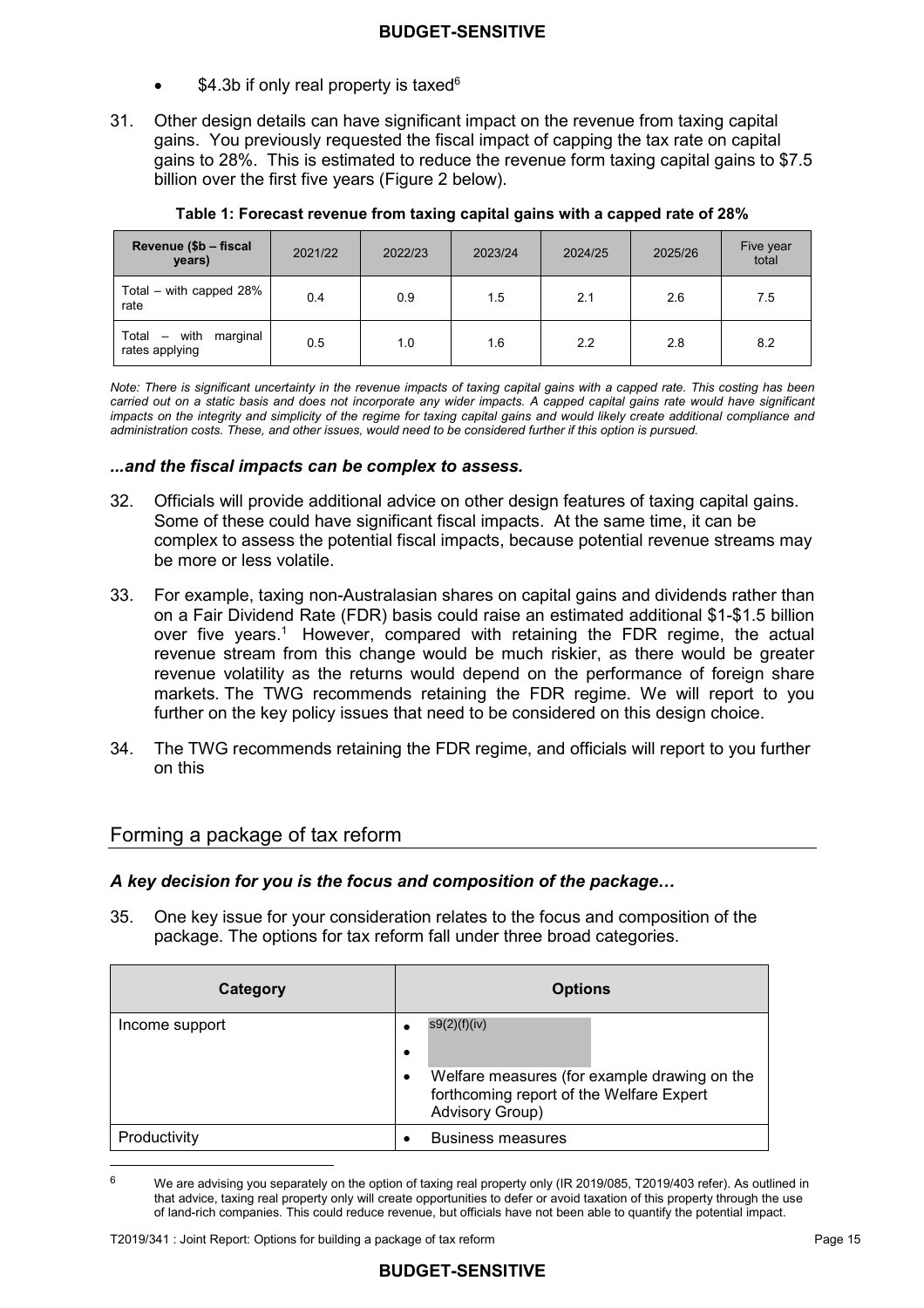| Savings | KiwiSaver measures |                         |
|---------|--------------------|-------------------------|
|         | $\bullet$          | Broader saving measures |
| Housing |                    | Housing measures        |

 36. Early indication on the relative areas of focus in the package will help officials focus design work on the areas of greatest priority to you.

#### *…and how it will interact with the Wellbeing Budget*

- 37 Budget and a package of tax reform. The Government has committed to release a 'full response' to the Tax Working Group's report in April 2019. There is also a question regarding the interaction between the broader Wellbeing
- $38.$  aspects of the Wellbeing Budget (which would then have implications for the timing and content of any announcements in April). It would be helpful for officials to understand how tax reform may interact with the other

## The costs and impacts of the options

- 39. Appendix A outlines the fiscal costs and potential wellbeing impacts of various options for tax reform. A summary of this table is provided below.
- 40. capital, to the extent that it increases the horizontal equity and the integrity of the tax system. An extension of capital income taxation will also help the Government achieve its objective of building a more progressive tax system. Any package that extends the taxation of capital income is likely to enhance social
- 41 assessed the potential impacts on social capital, human capital, and physical and financial capital based on a range of indicators. The tables below do not cover natural capital, as it is not feasible to estimate the impacts arising from these measures on stocks of natural capital. The options for tax reform will have impacts on different aspects of wellbeing. We have
- 42. Officials are continuing to refine the estimates of the fiscal costs. They should be considered preliminary, and are provided here for early consideration by Ministers.

| <b>Policy options</b> | Range of fiscal costs<br>over five years | Officials' comment |
|-----------------------|------------------------------------------|--------------------|
|                       |                                          | Income support     |
| s9(2)(f)(iv)          |                                          |                    |
|                       |                                          |                    |
|                       |                                          |                    |
|                       |                                          |                    |
|                       |                                          |                    |
|                       |                                          |                    |
|                       |                                          |                    |
|                       |                                          |                    |
|                       |                                          |                    |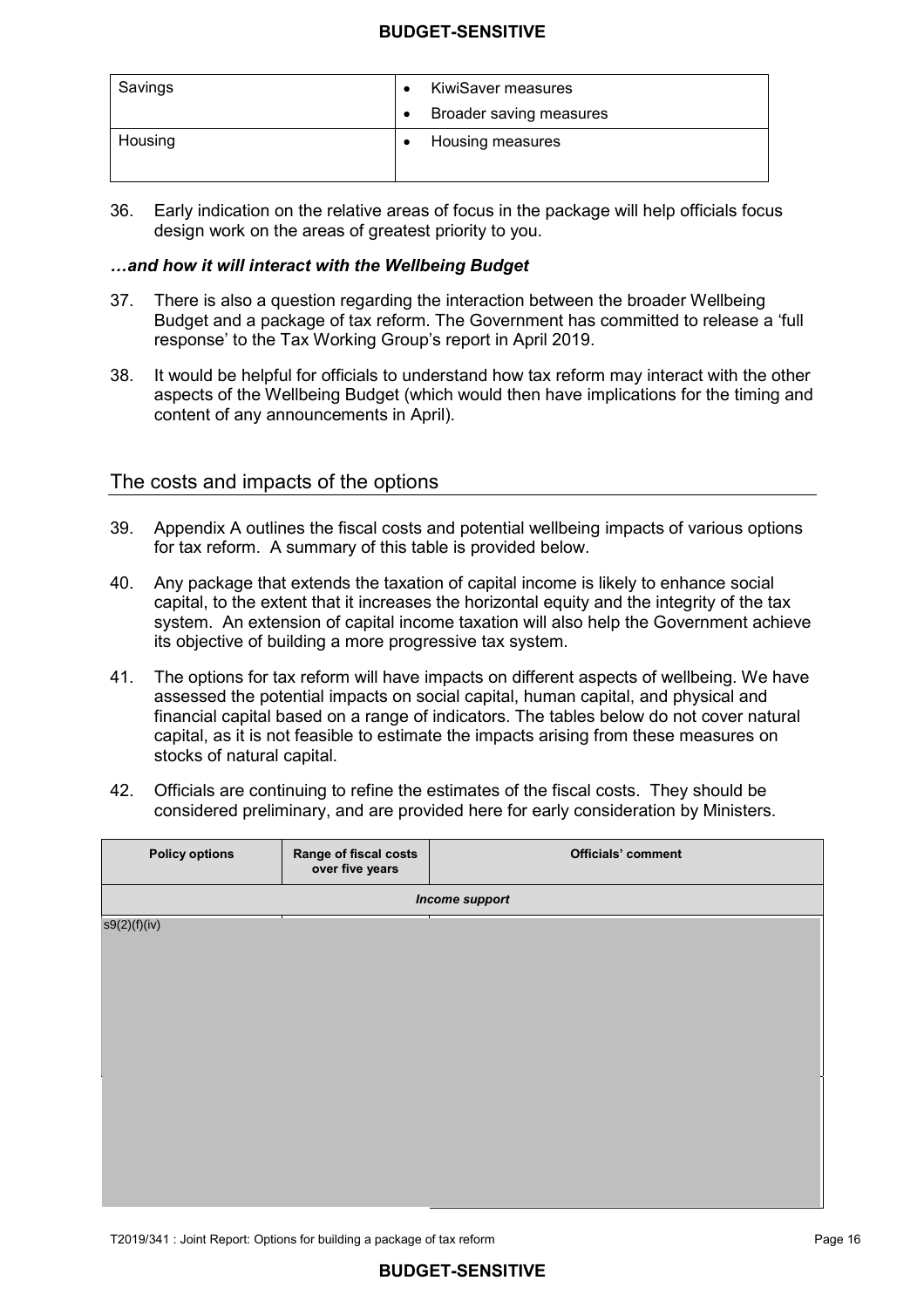| <b>Policy options</b>                               | Range of fiscal costs<br>over five years | <b>Officials' comment</b>                                                                                                                                                                                      |
|-----------------------------------------------------|------------------------------------------|----------------------------------------------------------------------------------------------------------------------------------------------------------------------------------------------------------------|
|                                                     |                                          |                                                                                                                                                                                                                |
|                                                     |                                          |                                                                                                                                                                                                                |
|                                                     |                                          |                                                                                                                                                                                                                |
|                                                     |                                          |                                                                                                                                                                                                                |
|                                                     |                                          |                                                                                                                                                                                                                |
|                                                     |                                          |                                                                                                                                                                                                                |
|                                                     |                                          | <b>Savings</b>                                                                                                                                                                                                 |
| Adjust KiwiSaver parameters                         | $$0.6 - $2.6$ billion                    | Distributional impacts: Will provide additional support to lower<br>income savers. But changes to personal income tax and transfer<br>settings are a more effective way to support lower-income<br>households. |
|                                                     |                                          | Saving impacts: Unlikely to have a material impact on overall<br>private saving.                                                                                                                               |
| Move KiwiSaver to EET<br>system                     | \$15.4 billion                           | Saving impacts: Defers taxation of contributions into future.<br>Ultimate impact on private savings and investment difficult to                                                                                |
| Move KiwiSaver and similar<br>schemes to EET system | \$24.1 billion                           | assess. Will likely decrease national savings.                                                                                                                                                                 |
|                                                     |                                          | <b>Business</b>                                                                                                                                                                                                |
| s9(2)(f)(iv)                                        |                                          |                                                                                                                                                                                                                |
|                                                     |                                          |                                                                                                                                                                                                                |
|                                                     |                                          |                                                                                                                                                                                                                |
| Loss carry-forwards                                 | \$0.2 billion                            |                                                                                                                                                                                                                |
| 'Black-hole' expenditure                            | \$0.1 billion                            |                                                                                                                                                                                                                |
|                                                     |                                          |                                                                                                                                                                                                                |
| s9(2)(f)(iv)                                        |                                          |                                                                                                                                                                                                                |
|                                                     |                                          |                                                                                                                                                                                                                |
|                                                     |                                          |                                                                                                                                                                                                                |
|                                                     |                                          | <b>Housing</b>                                                                                                                                                                                                 |
| Remove<br>rental loss ring-<br>fencing              | \$0.8 billion                            | Housing impacts: Will encourage new housing supply and reduce                                                                                                                                                  |
| s9(2)(f)(iv)                                        |                                          | pressure on residential rents.                                                                                                                                                                                 |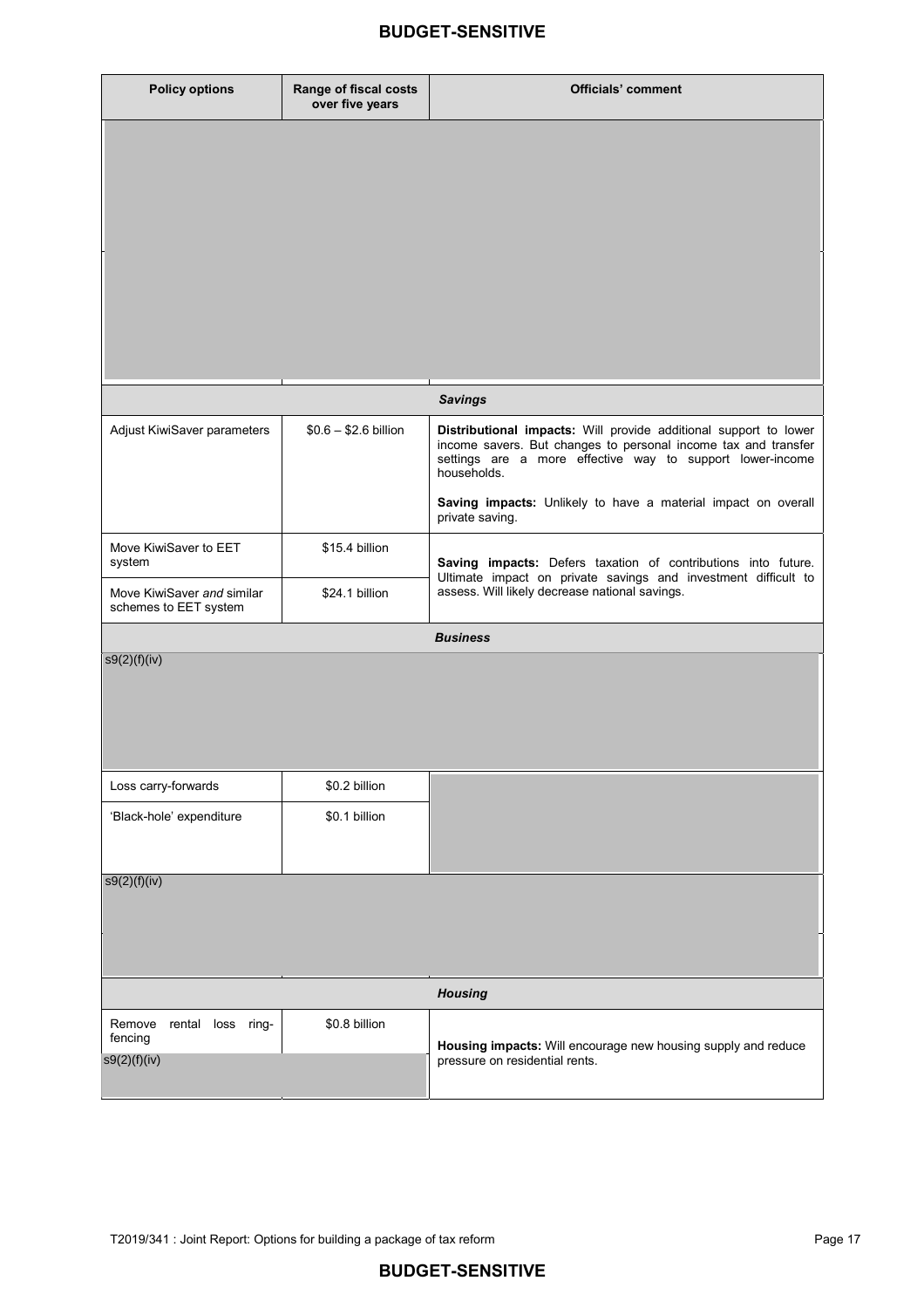# Appendix A: Summary of revenue-negative package measures

s9(2)(f)(iv)

s9(2)(f)(iv)

Note: as the measures apply from 1 April 2021, they apply for the last quarter of the Government's 2020/21 fiscal year. As <sup>a</sup> result the five year costing includes the final quarter of 2020-21 fiscal year. 7

Note: Page 19 has been removed under<br>section 9(2)(f)(iv) OIA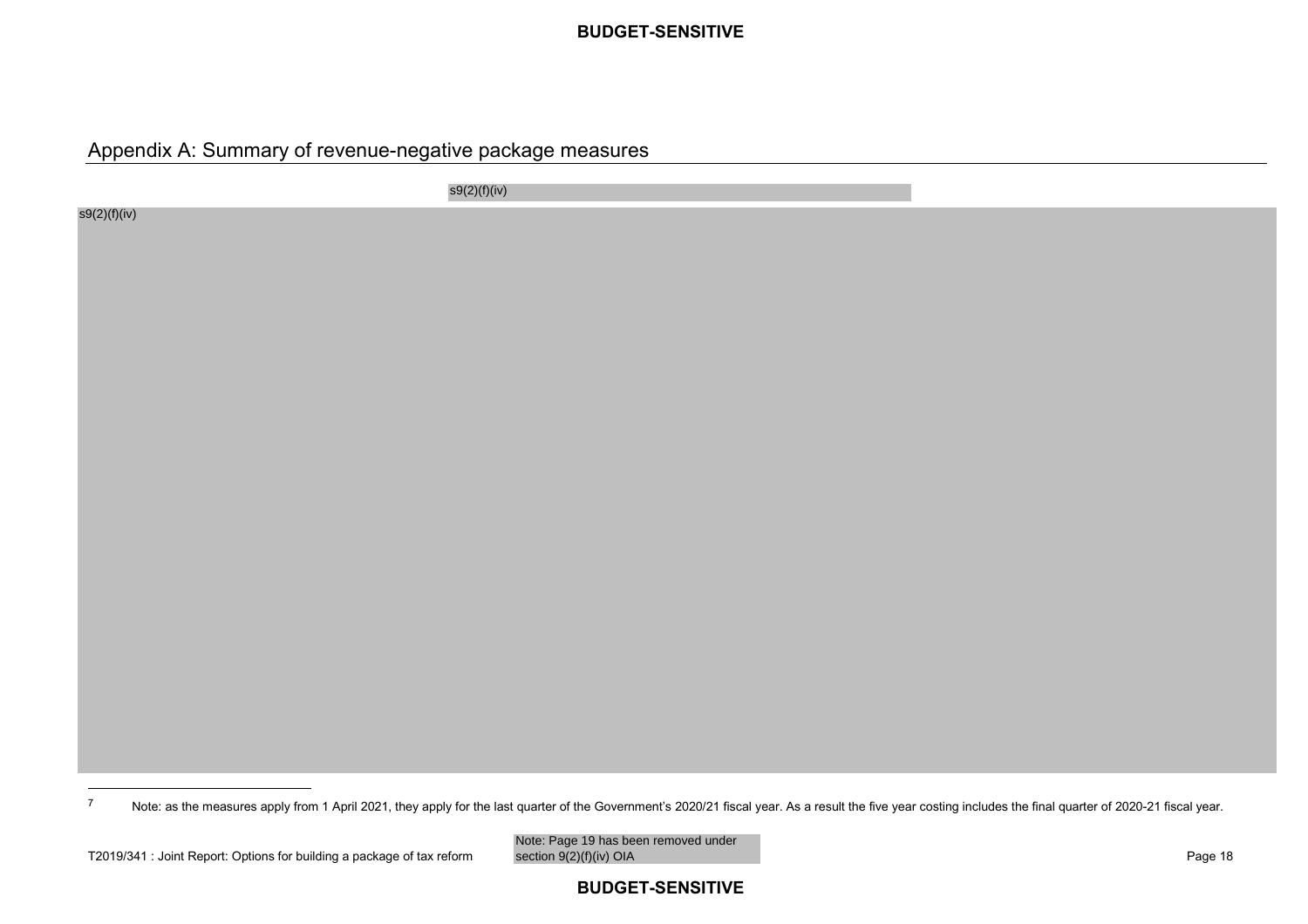|                      | s9(2)(f)(iv)                               |                |                                |               |                    |
|----------------------|--------------------------------------------|----------------|--------------------------------|---------------|--------------------|
| <b>Policy option</b> | Fiscal cost over five<br>years (2020-2026) | Social capital | Financial and physical capital | Human capital | Officials' comment |
| s9(2)(f)(iv)         |                                            |                |                                |               |                    |
|                      |                                            |                |                                |               |                    |
|                      |                                            |                |                                |               |                    |
|                      |                                            |                |                                |               |                    |
|                      |                                            |                |                                |               |                    |
|                      |                                            |                |                                |               |                    |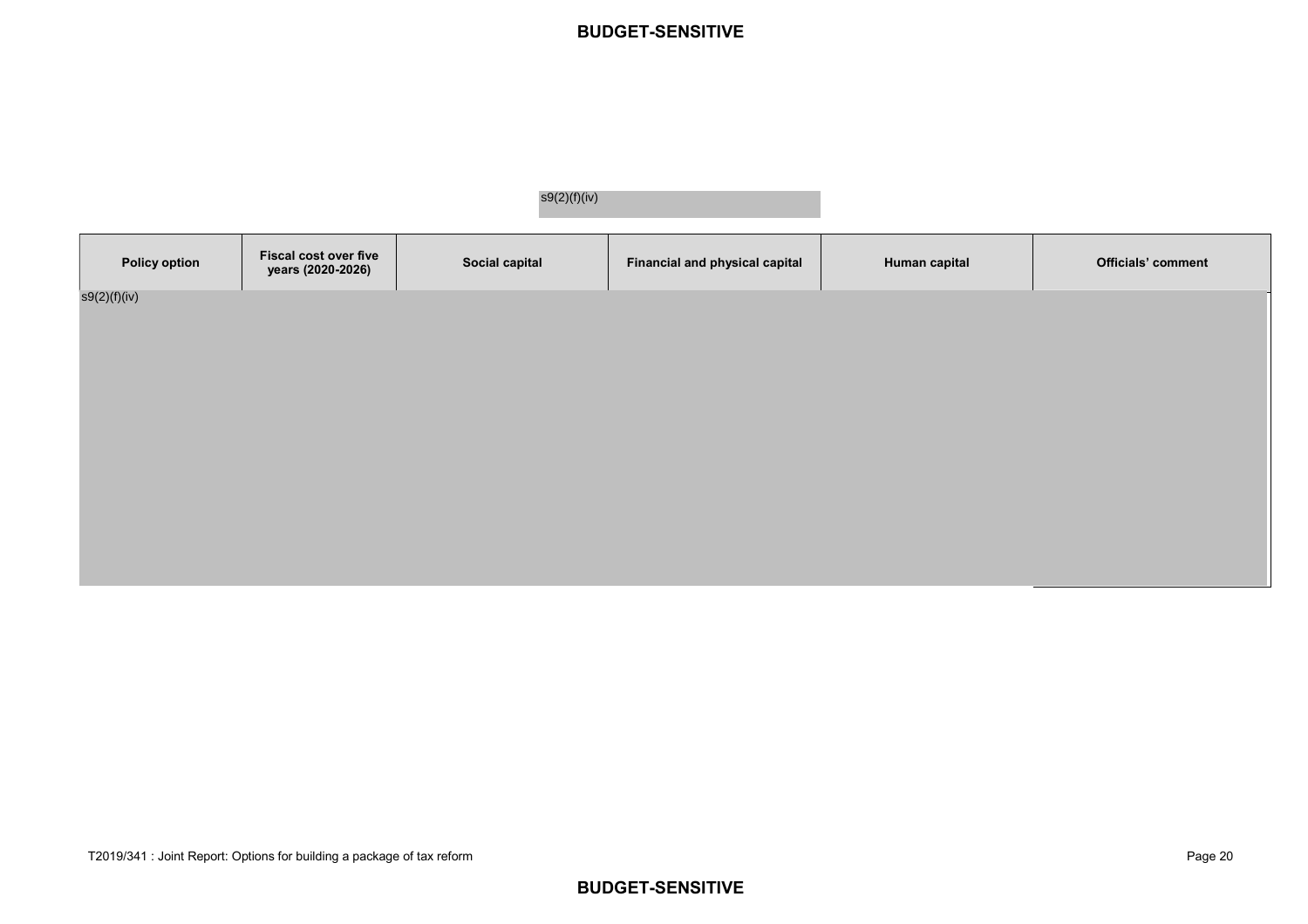| <b>Savings option</b> |  |
|-----------------------|--|
|                       |  |

| <b>Policy option</b>                                                                                                                                                                                                        | <b>Fiscal cost over five</b><br>years (2021-2026) | Social capital                                                                                                                                                                                                                                                                                                                                                                                                          | Financial and physical capital                                                                                                                                                                                                            | Human capital                      | Officials' comment                                                                                                                                                                                                                                                                                                                                         |
|-----------------------------------------------------------------------------------------------------------------------------------------------------------------------------------------------------------------------------|---------------------------------------------------|-------------------------------------------------------------------------------------------------------------------------------------------------------------------------------------------------------------------------------------------------------------------------------------------------------------------------------------------------------------------------------------------------------------------------|-------------------------------------------------------------------------------------------------------------------------------------------------------------------------------------------------------------------------------------------|------------------------------------|------------------------------------------------------------------------------------------------------------------------------------------------------------------------------------------------------------------------------------------------------------------------------------------------------------------------------------------------------------|
| 10. Remove ESCT for<br>contributions<br>to<br>KiwiSaver<br>where<br>employee<br>less<br>earns<br>than $$48,000$ per annum                                                                                                   | \$1.1 billion                                     | Distributional impacts: Increases<br>progressivity of tax system and<br>provides additional contributions to<br>low income KiwiSavers.<br>Horizontal equity: Would benefit<br>those saving through KiwiSaver,<br>but not those in similar schemes or<br>who choose to save through<br>different means.                                                                                                                  | Incentives to save and invest:<br>Unlikely to significantly increase<br>the amounts that individuals save<br>Compliance and administration<br>costs: Potentially complex with<br>associated<br>compliance<br>and<br>administration costs  | No significant impacts identified. | These measures would provide<br>additional support to lower income<br>savers, but it is unlikely to have a<br>material impact on private saving.<br>If the Government's objective is to<br>increase support for lower-income<br>households then changes to<br>personal income tax and transfer<br>settings would be more effective<br>than these KiwiSaver |
| 11. Remove ESCT for<br>contributions<br>to<br>KiwiSaver<br>where<br>less<br>employee<br>earns<br>than $$48,000$ per annum.<br>The exemption abates at<br>6 cents per dollar for<br>every dollar<br>earned<br>above \$48,000 | \$1.7 billion                                     | Distributional impacts: Increases<br>progressivity of tax system and<br>provides additional contributions to<br>low income KiwiSavers, Removes<br>"fiscal cliff" of above option where<br>those earning any amount over<br>\$48,000 receive no benefit.<br>Horizontal equity: Would benefit<br>those saving through KiwiSaver,<br>but not those in similar schemes or<br>who choose to save through<br>different means. | Incentives to save and invest:<br>Unlikely to significantly increase<br>the amounts that individuals save<br>Compliance and administration<br>costs: Potentially complex with<br>associated<br>compliance<br>and<br>administration costs. | No significant impacts identified. |                                                                                                                                                                                                                                                                                                                                                            |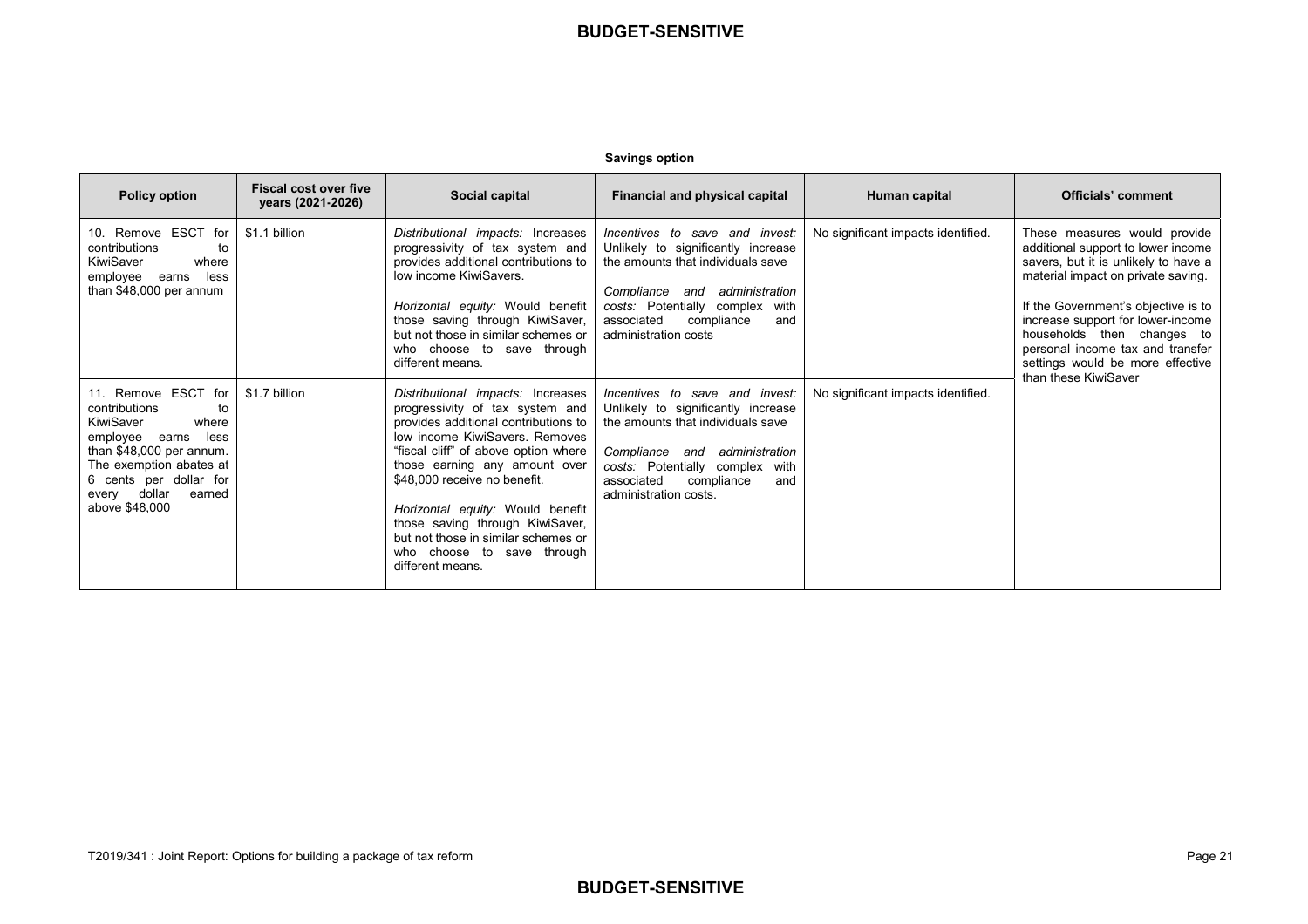#### **Savings options continued**

| <b>Policy option</b>                                                                                                                                          | <b>Fiscal cost over five</b><br>years (2021-2026) | Social capital                                                                                                                                                                                                                                                                                                                                               | Financial and physical capital                                                                                                                                                                                                           | Human capital                     | <b>Officials' comment</b>                                                                                                                                                                                 |
|---------------------------------------------------------------------------------------------------------------------------------------------------------------|---------------------------------------------------|--------------------------------------------------------------------------------------------------------------------------------------------------------------------------------------------------------------------------------------------------------------------------------------------------------------------------------------------------------------|------------------------------------------------------------------------------------------------------------------------------------------------------------------------------------------------------------------------------------------|-----------------------------------|-----------------------------------------------------------------------------------------------------------------------------------------------------------------------------------------------------------|
| 12. Increase member tax<br>credit to \$0.75 per \$1 of<br>contribution (from \$0.50<br>currently)                                                             | \$2.6 billion                                     | Distributional impacts: Measure is<br>progressive<br>and<br>provides<br>additional contributions to low<br>income KiwiSavers.                                                                                                                                                                                                                                | Incentives to save and invest:<br>Unlikely to significantly increase<br>the amounts that individuals save                                                                                                                                | No significant impacts identified | These<br>would<br>measures<br>provide<br>additional support to lower income<br>savers, but it is unlikely to have a<br>material impact on private saving.                                                 |
|                                                                                                                                                               |                                                   | Horizontal equity: Would benefit<br>those saving through KiwiSaver,<br>but not those in similar schemes<br>or who choose to save through<br>different means.                                                                                                                                                                                                 |                                                                                                                                                                                                                                          |                                   | If the Government's objective is to<br>increase support for lower-income<br>households then changes to personal<br>income tax and transfer settings would<br>be more effective than<br>these<br>KiwiSaver |
| 13. Primary caregiver<br>KiwiSaver member can<br>receive full member tax<br>credit in year of child's<br>birth regardless of their<br>KiwiSaver contributions | \$0.1 billion                                     | Distributional impacts: Increase<br>progressivity of tax system and<br>provides additional contributions<br>low income KiwiSavers.<br>to<br>particularly<br>women<br>during<br>maternity.                                                                                                                                                                    | Incentives to save and invest:<br>Unlikely to significantly increase<br>the amounts that individuals save                                                                                                                                | No significant impacts identified |                                                                                                                                                                                                           |
|                                                                                                                                                               |                                                   | Horizontal equity: Would benefit<br>those saving through KiwiSaver,<br>but not those in similar schemes<br>or who choose to save through<br>different means.                                                                                                                                                                                                 |                                                                                                                                                                                                                                          |                                   |                                                                                                                                                                                                           |
| 14. Reduce lower PIE<br>rates by five percentage<br>for KiwiSaver<br>points<br>funds                                                                          | \$0.6 billion                                     | Distributional impacts: Increase<br>progressivity of tax system and<br>provides additional contributions<br>KiwiSavers.<br>low income<br>to<br>particularly<br>women<br>during<br>maternity.<br>Horizontal equity: Would benefit<br>those saving through KiwiSaver,<br>but not those in similar schemes<br>or who choose to save through<br>different means. | Incentives to save and invest:<br>Unlikely to significantly increase<br>the amounts that individuals save<br>Compliance and administration<br>costs: Potentially complex with<br>associated<br>compliance<br>and<br>administration costs | No significant impacts identified |                                                                                                                                                                                                           |

-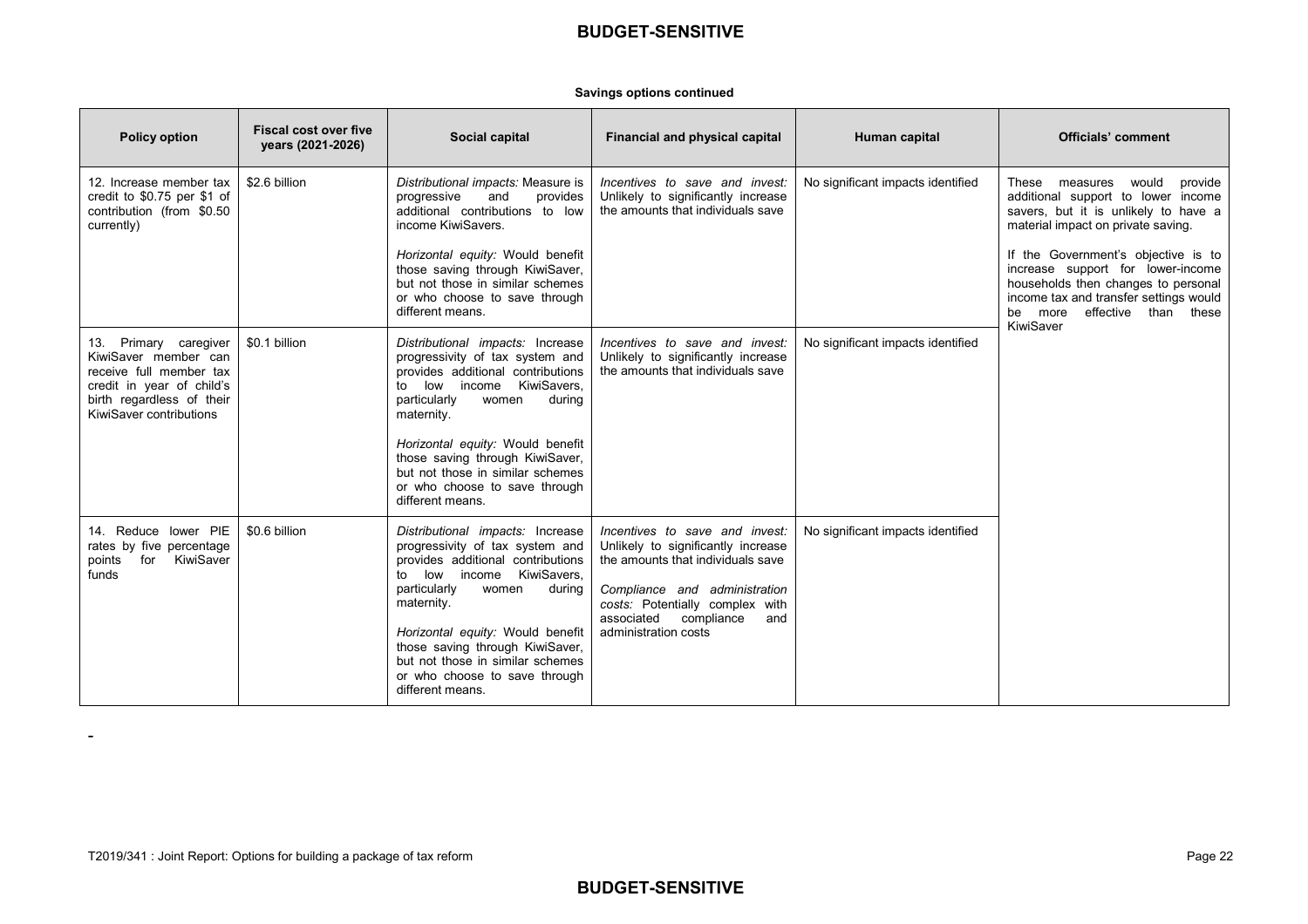#### **Savings options continued**

| <b>Policy option</b>                                                                       | <b>Fiscal cost over five</b><br>years (2021-2026)                                                                                                                                                                                   | Social capital                                                                                                                                                                                                                                                                                                                                            | Financial and physical capital                                                                                                                                                                          | Human capital                     | <b>Officials' comment</b>                                                                                                                                           |
|--------------------------------------------------------------------------------------------|-------------------------------------------------------------------------------------------------------------------------------------------------------------------------------------------------------------------------------------|-----------------------------------------------------------------------------------------------------------------------------------------------------------------------------------------------------------------------------------------------------------------------------------------------------------------------------------------------------------|---------------------------------------------------------------------------------------------------------------------------------------------------------------------------------------------------------|-----------------------------------|---------------------------------------------------------------------------------------------------------------------------------------------------------------------|
| 15. Move KiwiSaver to<br>"Exempt-Exempt-<br>Taxed" system                                  | \$15.4 billion<br>Assumes<br>no<br>change.<br>behavioural<br>See KiwiSaver and the<br><b>Taxation of Retirement</b><br>Savings (T2019/297,<br>IR 2019/081 refer) for<br>context<br>and<br>assumptions.                              | Distributional impacts: Measure is<br>regressive and disproportionately<br>benefits those with high income<br>and wealth.<br>Horizontal equity: Would benefit<br>those saving through KiwiSaver,<br>but not those in similar schemes<br>or who choose to save through<br>different means.<br>Would<br>Integrity:<br>create<br>opportunities to avoid tax. | Incentives to save and invest: It is<br>unclear whether tax incentives for<br>savings improve private savings<br>and investment and allocative<br>efficiency. Will likely decrease<br>national savings. | No significant impacts identified | Defers taxation of contributions into future.<br>Ultimate impact on private savings and<br>investment difficult to<br>Will<br>assess.<br>decrease national savings. |
| 16. Move KiwiSaver and<br>similar saving schemes<br>"Exempt-Exempt-<br>to<br>Taxed" system | \$24.1 billion<br>Assumes<br>no<br>change.<br>behavioural<br>Previous<br>report<br>KiwiSaver<br>and<br>the<br><b>Taxation of Retirement</b><br>Savings (T2019/297,<br>2019/081 refer)<br>IR<br>includes context and<br>assumptions. | Distributional impacts: Measure is<br>regressive and disproportionately<br>benefit those with high income<br>and wealth.<br>Would<br>create<br>Integrity:<br>opportunities to avoid tax.                                                                                                                                                                  | Incentives to save and invest: It is<br>unclear whether tax incentives for<br>savings improve private savings<br>and investment and allocative<br>efficiency. Will likely decrease<br>national savings. | No significant impacts identified |                                                                                                                                                                     |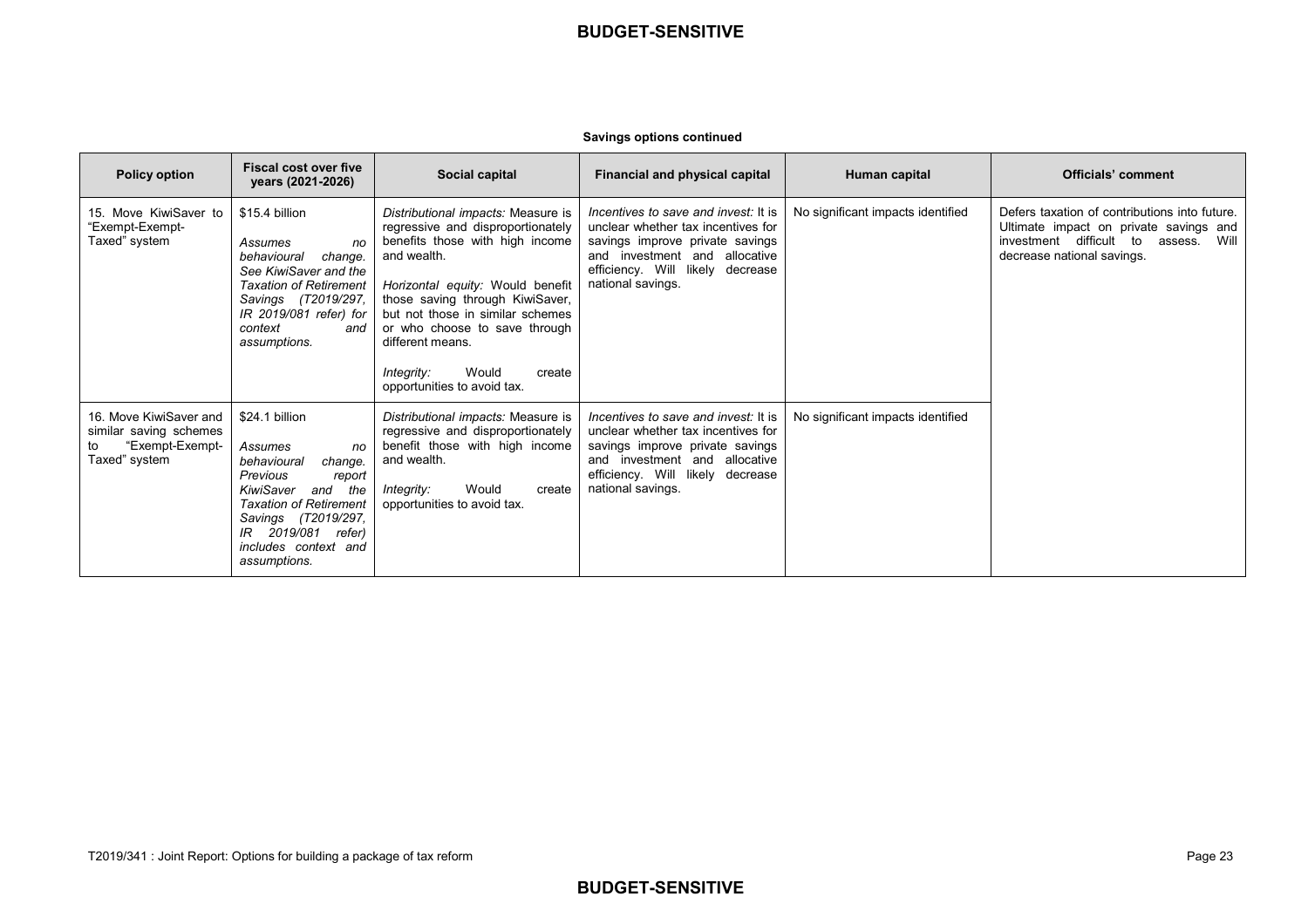**Business tax options**  $s^{SQ(2)(f)(iv)}$ 

| <b>Fiscal cost over five</b><br>years (2021-2026) | Social capital | Financial and physical capital | Human capital | <b>Officials' comment</b> |
|---------------------------------------------------|----------------|--------------------------------|---------------|---------------------------|
|                                                   |                |                                |               |                           |
|                                                   |                |                                |               |                           |
|                                                   |                |                                |               |                           |
|                                                   |                |                                |               |                           |
|                                                   |                |                                |               |                           |
|                                                   |                |                                |               |                           |
|                                                   |                |                                |               |                           |
|                                                   |                |                                |               |                           |
|                                                   |                |                                |               |                           |

<sub>8</sub> s9(2)(f)(iv)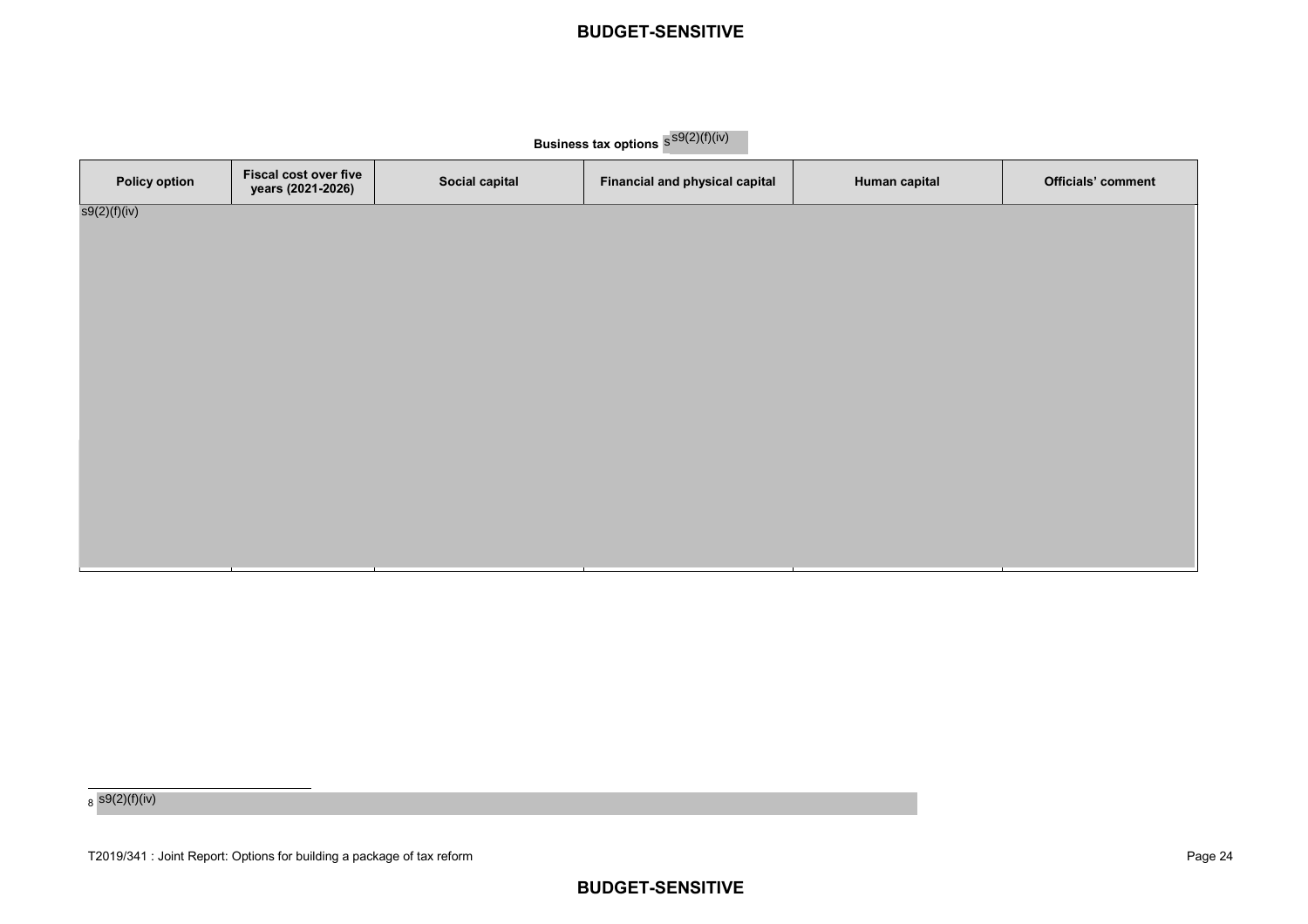#### **Business tax options, continued**

| <b>Policy option</b>                                                        | <b>Fiscal cost over</b><br>five years (2021-<br>2026) | Social capital | Financial and physical capital | Human capital | <b>Officials' comment</b> |
|-----------------------------------------------------------------------------|-------------------------------------------------------|----------------|--------------------------------|---------------|---------------------------|
| 20. Reduce restrictions<br>on loss carry-forwards<br>when a company is sold | \$0.2 billion                                         | s9(2)(f)(iv)   |                                |               |                           |
| 21. Allow deductions for<br>"black-hole" expenditure                        | \$0.1 billion                                         |                |                                |               |                           |
| s9(2)(f)(iv)                                                                |                                                       |                |                                |               |                           |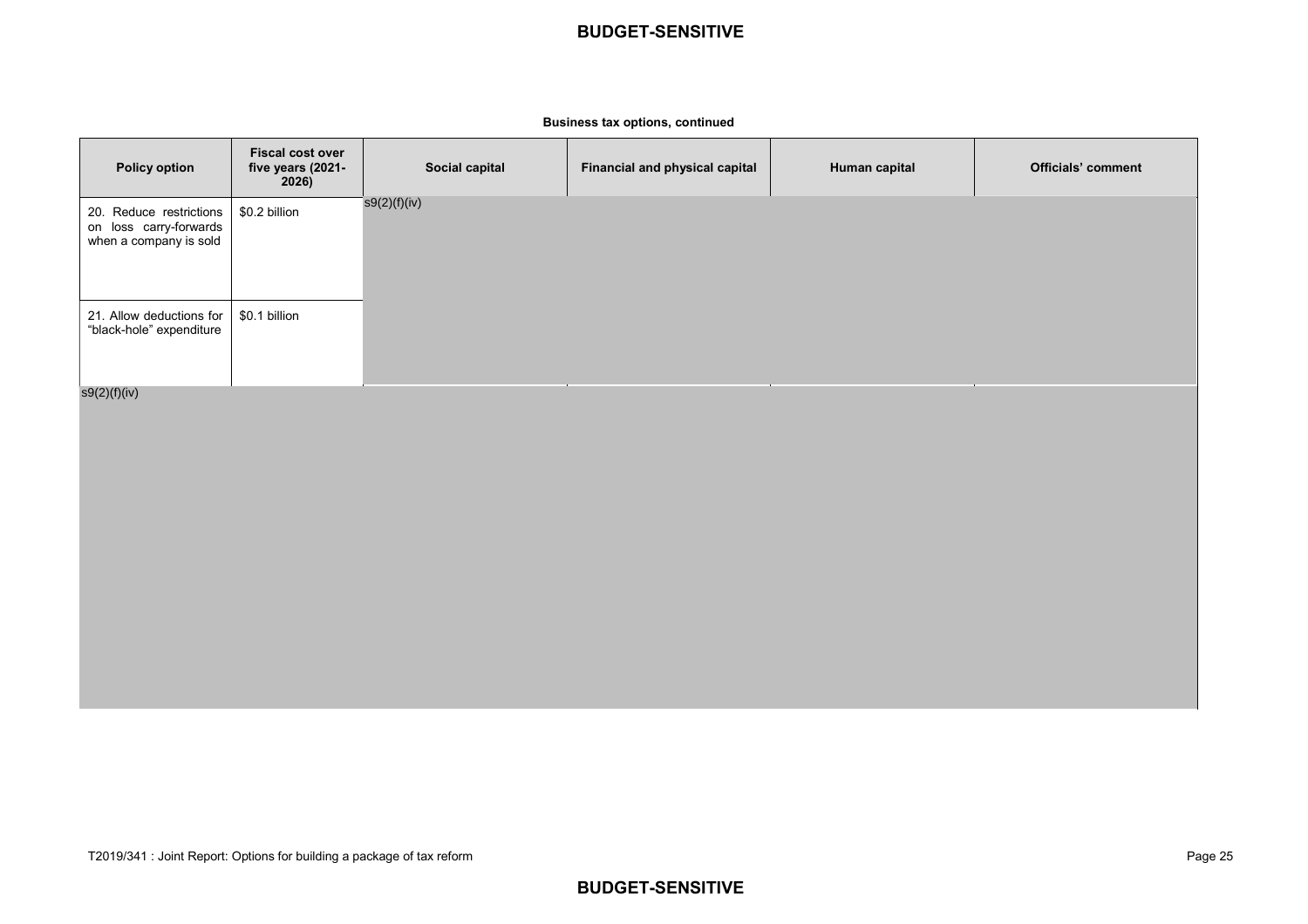**Housing options**

|                                        | <b>Fiscal cost over</b> |                                                                                                                                                                                                                   |                                                                                                                                                                                                                                         |                                   | <b>Officials' comment</b>      |
|----------------------------------------|-------------------------|-------------------------------------------------------------------------------------------------------------------------------------------------------------------------------------------------------------------|-----------------------------------------------------------------------------------------------------------------------------------------------------------------------------------------------------------------------------------------|-----------------------------------|--------------------------------|
| s9(2)(f)(iv)                           |                         |                                                                                                                                                                                                                   |                                                                                                                                                                                                                                         |                                   |                                |
| 25. Remove rental loss<br>ring-fencing | \$0.8 billion           | Distributional<br>impacts:<br>Distributional impacts are not<br>able to be assessed.<br>Horizontal equity: Would ensure<br>that investments in buildings are<br>similarly<br>to<br>taxed<br>other<br>investments. | Distortions<br>saving<br>to<br>and<br>investment decisions: Improves<br>decisions<br>by<br>investment<br>supporting neutrality of<br>tax<br>system and productivity.<br>Incentives to save and invest<br>Would encourage housing supply | No significant impacts identified | Officials support this measure |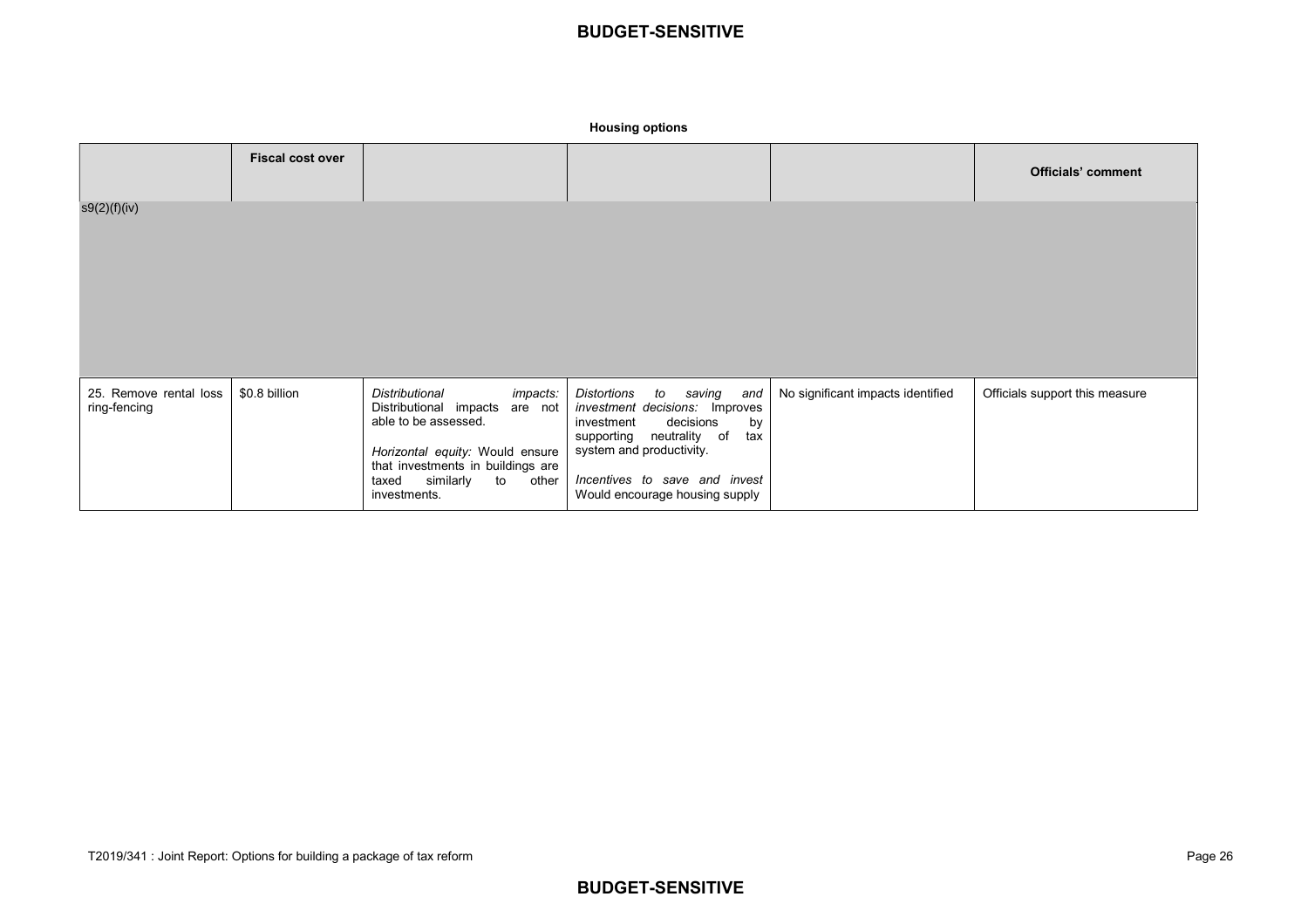# Appendix B: Summary of fiscal impact of measures across five years

| \$b                                                                                                                                  | 2020/21 | 2021/22                     | 2022/23 | 2023/24 | 2024/25 | 2025/26 | <b>Total</b> |  |  |
|--------------------------------------------------------------------------------------------------------------------------------------|---------|-----------------------------|---------|---------|---------|---------|--------------|--|--|
| <b>Personal income tax reductions</b>                                                                                                |         |                             |         |         |         |         |              |  |  |
| s9(2)(f)(iv)                                                                                                                         |         |                             |         |         |         |         |              |  |  |
|                                                                                                                                      |         |                             |         |         |         |         |              |  |  |
|                                                                                                                                      |         |                             |         |         |         |         |              |  |  |
|                                                                                                                                      |         |                             |         |         |         |         |              |  |  |
|                                                                                                                                      |         |                             |         |         |         |         |              |  |  |
|                                                                                                                                      |         |                             |         |         |         |         |              |  |  |
|                                                                                                                                      |         |                             |         |         |         |         |              |  |  |
|                                                                                                                                      |         |                             |         |         |         |         |              |  |  |
|                                                                                                                                      |         | <b>Welfare measures</b>     |         |         |         |         |              |  |  |
| s9(2)(f)(iv)                                                                                                                         |         |                             |         |         |         |         |              |  |  |
|                                                                                                                                      |         |                             |         |         |         |         |              |  |  |
|                                                                                                                                      |         |                             |         |         |         |         |              |  |  |
|                                                                                                                                      |         | <b>Saving measures</b>      |         |         |         |         |              |  |  |
| Remove ESCT for contributions to KiwiSaver                                                                                           |         |                             |         |         |         |         |              |  |  |
| where employee earns less than \$48,000                                                                                              |         | 0.2                         | 0.20    | 0.2     | 0.2     | 0.3     | 1.1          |  |  |
| Remove ESCT for contributions to KiwiSaver<br>where employee earns less than \$48,000.<br>Exemption abates at 6 cents per dollar for |         | 0.3                         | 0.3     | 0.3     | 0.4     | 0.4     | 1.7          |  |  |
| every dollar earned above \$48,000                                                                                                   |         |                             |         |         |         |         |              |  |  |
| Increase member tax credit to \$0.75 per \$1 of<br>contribution                                                                      |         | 0.5                         | 0.5     | 0.5     | 0.5     | 0.6     | 2.6          |  |  |
| Primary caregiver can receive full member tax<br>credit in year of child's birth regardless of their                                 |         | 0.01                        | 0.01    | 0.01    | 0.01    | 0.01    | 0.07         |  |  |
| KiwiSaver contributions                                                                                                              |         |                             |         |         |         |         |              |  |  |
| Reduce lower PIE rates by five percentage<br>points for KiwiSaver funds                                                              |         | 0.1                         | 0.1     | 0.1     | 0.1     | 0.2     | 0.6          |  |  |
| Move KiwiSaver to "Exempt-Exempt-Taxed"<br>system                                                                                    |         | 2.5                         | 2.8     | 3.1     | 3.4     | 3.7     | 15.4         |  |  |
| Move KiwiSaver and similar saving schemes<br>to "Exempt-Exempt-Taxed" system                                                         |         | 4.2                         | 4.5     | 4.8     | 5.1     | 5.4     | 24.1         |  |  |
|                                                                                                                                      |         | <b>Business tax options</b> |         |         |         |         |              |  |  |

 $\frac{1}{\sqrt{59(2)(f)(iv)}}$